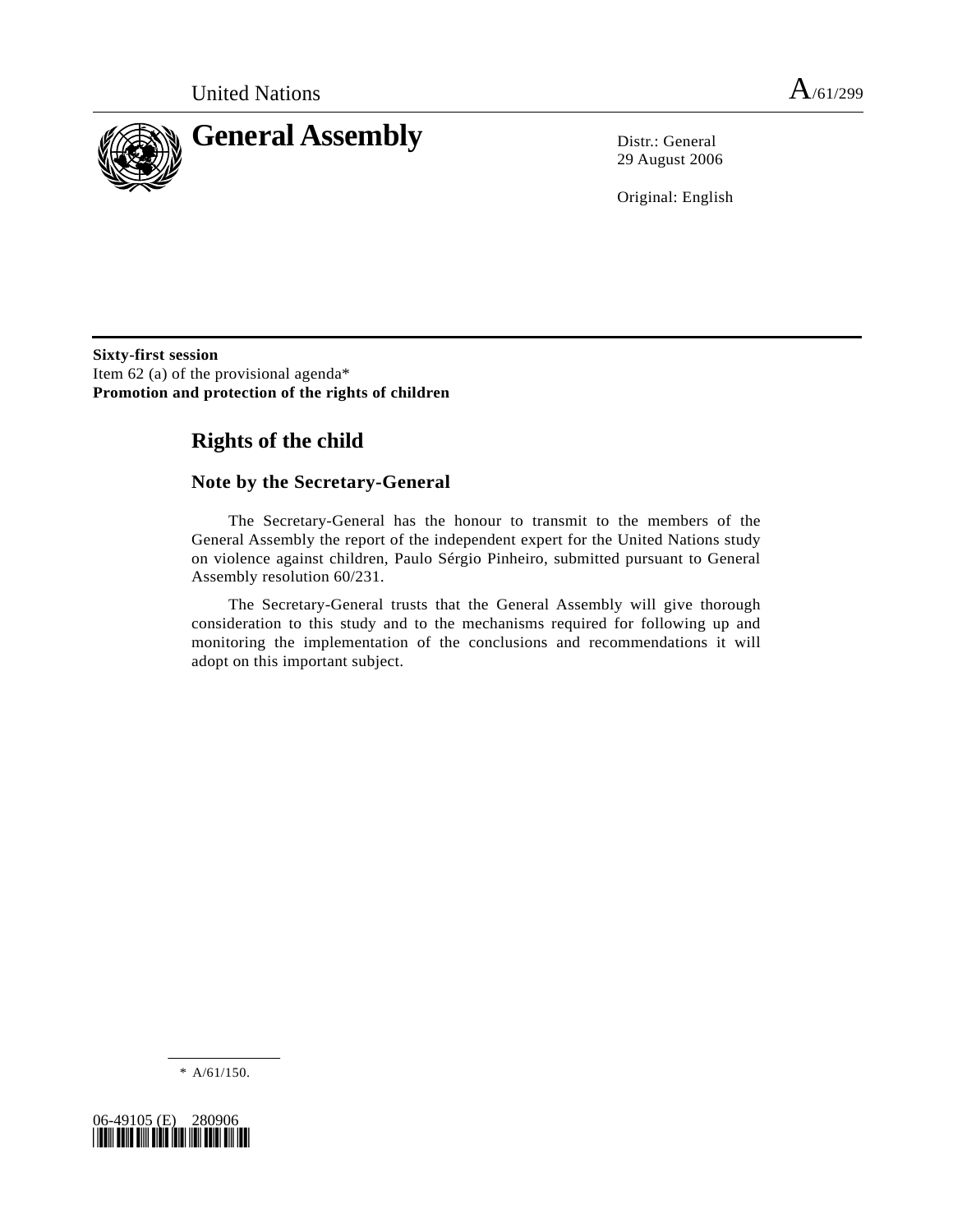# **Report of the independent expert for the United Nations study on violence against children**

### *Summary*

 This report, which is based on the in-depth study of Paulo Sérgio Pinheiro, independent expert appointed by the Secretary-General pursuant to General-Assembly resolution 57/90 of 2002, provides a global picture of violence against children and proposes recommendations to prevent and respond to this issue. It provides information on the incidence of various types of violence against children within the family, schools, alternative care institutions and detention facilities, places where children work and communities. The Study is accompanied by a book which provides a more detailed account of the Study.

 The Study was prepared through a participatory process which included regional, subregional and national consultations, expert thematic meetings and field visits. Many Governments also provided comprehensive responses to a questionnaire transmitted to them by the independent expert in 2004.

 The independent expert is grateful for the broad support for his work provided by Governments, regional bodies and intergovernmental bodies, as well as from United Nations entities, civil society organizations and children.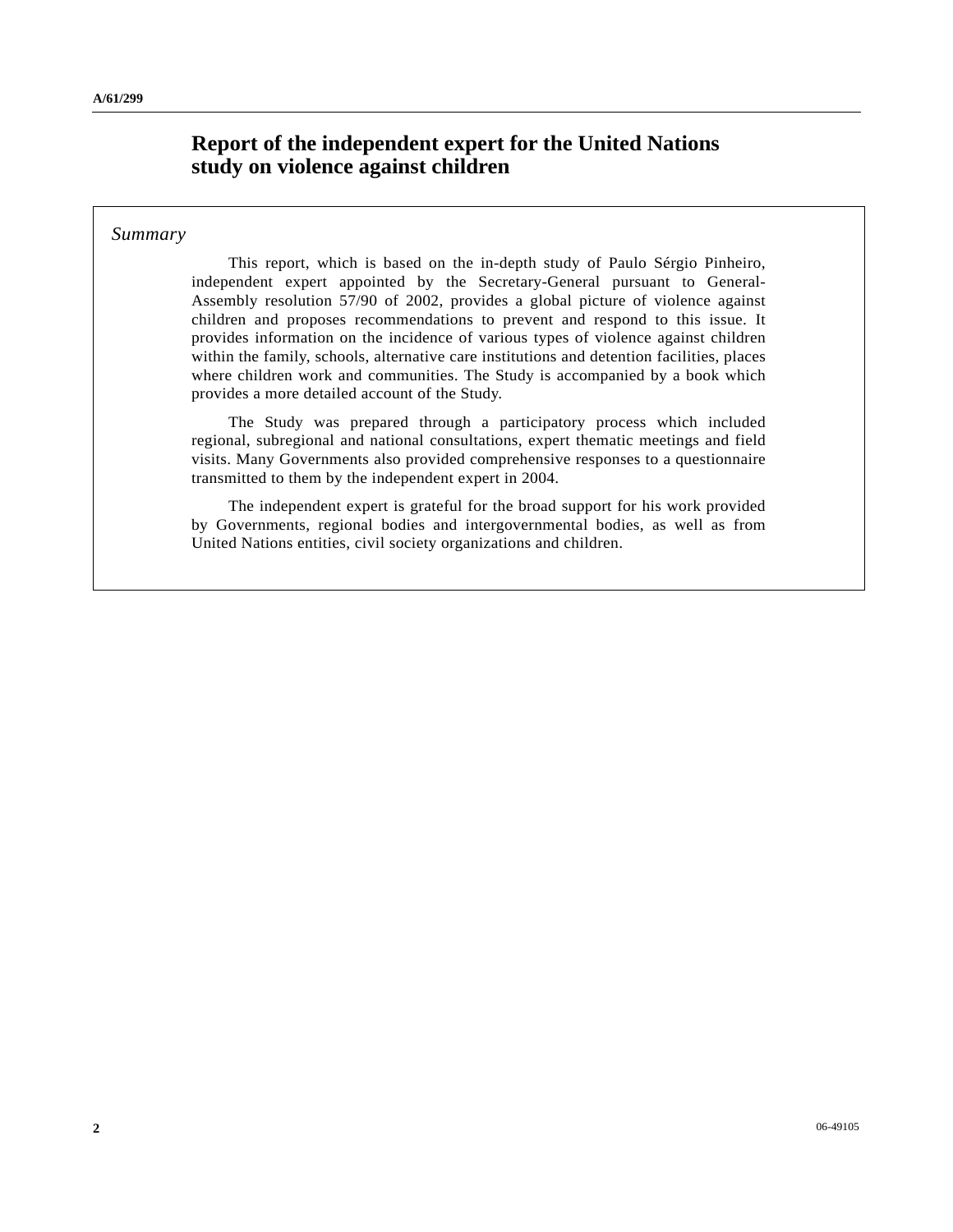# Contents

|      |                                                 |     |                                                                     | Paragraphs  | Page |
|------|-------------------------------------------------|-----|---------------------------------------------------------------------|-------------|------|
| I.   | Introduction: protecting children from violence |     |                                                                     | $1 - 23$    | 5    |
|      | А.                                              |     |                                                                     | $7 - 10$    | 5    |
|      | <b>B.</b>                                       |     |                                                                     | $11 - 23$   | 6    |
| П.   |                                                 |     |                                                                     | $24 - 37$   | 8    |
|      | А.                                              |     |                                                                     | $25 - 27$   | 8    |
|      | <b>B.</b>                                       |     | 28                                                                  | 9           |      |
|      | $\mathcal{C}$ .                                 |     |                                                                     | $29 - 35$   | 10   |
|      | D.                                              |     |                                                                     | $36 - 37$   | 11   |
| III. |                                                 |     | Settings in which violence against children occurs                  | $38 - 80$   | 12   |
|      | А.                                              |     |                                                                     | $38 - 47$   | 12   |
|      | <b>B.</b>                                       |     | Violence in schools and educational settings                        | $48 - 52$   | 15   |
|      | $\mathbf{C}$ .                                  |     |                                                                     | $53 - 63$   | 16   |
|      | D.                                              |     |                                                                     | $64 - 68$   | 18   |
|      | Ε.                                              |     |                                                                     | $69 - 80$   | 19   |
| IV.  |                                                 |     |                                                                     | $81 - 89$   | 22   |
| V.   |                                                 |     |                                                                     |             | 24   |
| VI.  |                                                 |     |                                                                     |             | 25   |
|      | А.                                              |     |                                                                     |             | 25   |
|      |                                                 | 1.  | Strengthen national and local commitment and action                 | 96          | 25   |
|      |                                                 | 2.  |                                                                     | $97 - 98$   | 25   |
|      |                                                 | 3.  |                                                                     | 99          | 26   |
|      |                                                 | 4.  | Promote non-violent values and awareness-raising                    | 100         | 26   |
|      |                                                 | 5.  | Enhance the capacity of all who work with and for children          | 101         | 26   |
|      |                                                 | 6.  | Provide recovery and social reintegration services                  | 102         | 26   |
|      |                                                 | 7.  |                                                                     | 103         | 26   |
|      |                                                 | 8.  | Create accessible and child-friendly reporting systems and services | 104         | 27   |
|      |                                                 | 9.  |                                                                     | 105         | 27   |
|      |                                                 | 10. | Address the gender dimension of violence against children           | 106         | 27   |
|      |                                                 | 11. | Develop and implement systematic national data collection and       | 107         | 27   |
|      |                                                 | 12. |                                                                     | $108 - 109$ | 27   |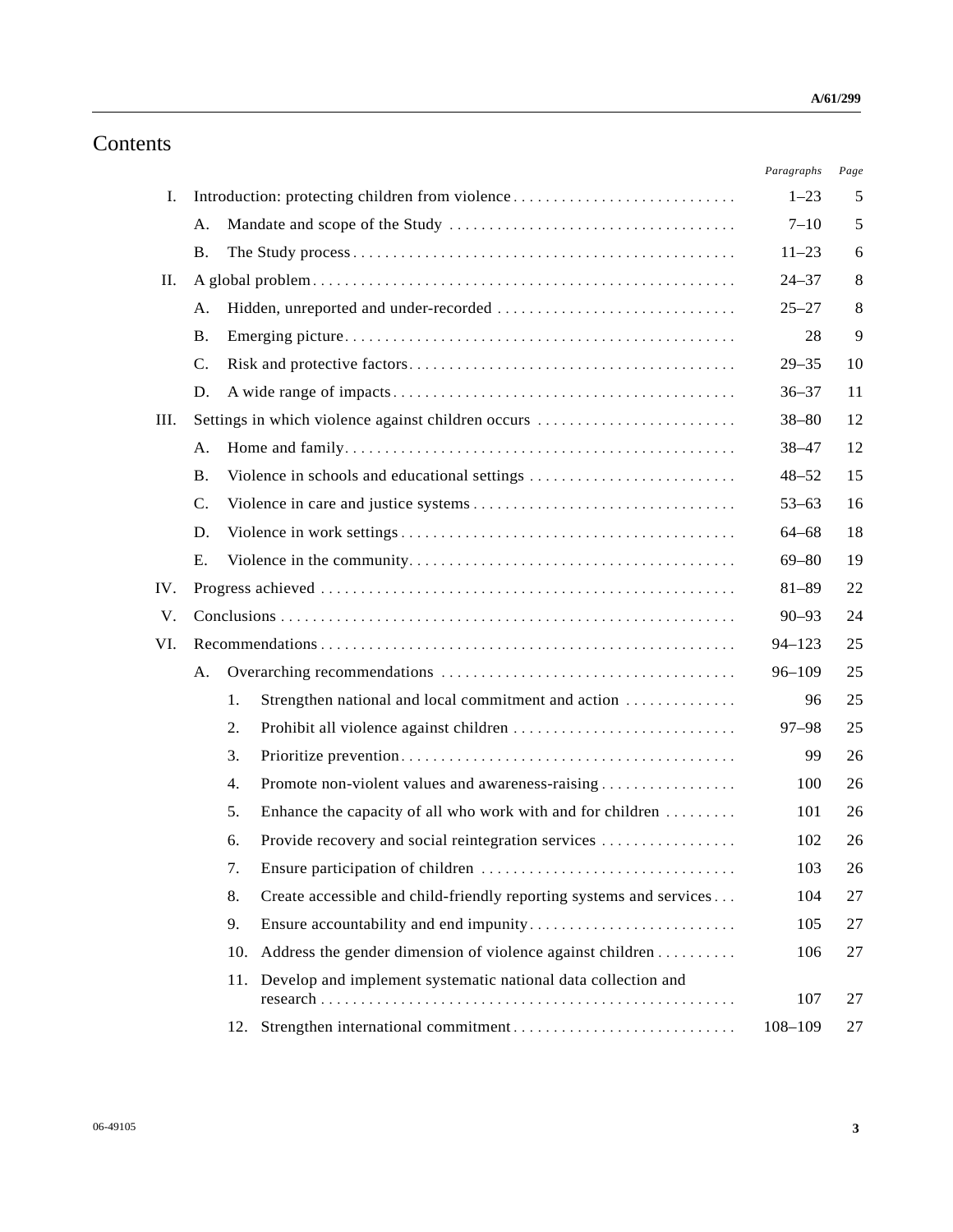| <b>B.</b> |    |                                                                                                        | $110 - 114$ | 28 |
|-----------|----|--------------------------------------------------------------------------------------------------------|-------------|----|
|           | 1. |                                                                                                        | 110         | 28 |
|           | 2. |                                                                                                        | 111         | 28 |
|           | 3. |                                                                                                        | 112         | 29 |
|           | 4. | In the workplace $\dots \dots \dots \dots \dots \dots \dots \dots \dots \dots \dots \dots \dots \dots$ | 113         | 30 |
|           | 5. |                                                                                                        | 114         | 30 |
|           |    |                                                                                                        | $115 - 123$ | 32 |
|           | 1. |                                                                                                        | $116 - 119$ | 32 |
|           | 2. |                                                                                                        | $120 - 123$ | 33 |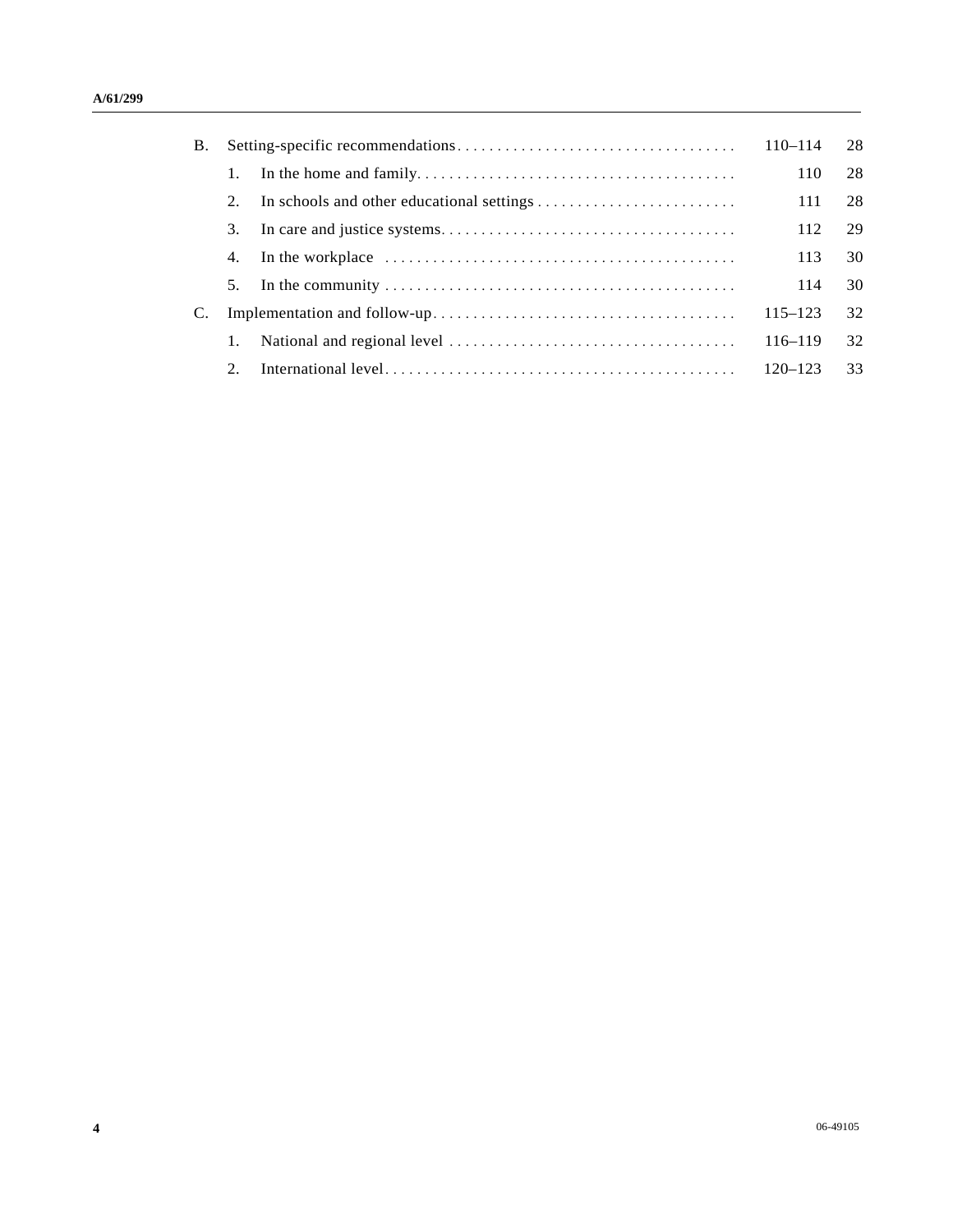# **I. Introduction: protecting children from violence**

1. No violence against children is justifiable; all violence against children is preventable. Yet the in-depth study on violence against children (the Study) confirms that such violence exists in every country of the world, cutting across culture, class, education, income and ethnic origin. In every region, in contradiction to human rights obligations and children's developmental needs, violence against children is socially approved, and is frequently legal and State-authorized.

2. The Study should mark a turning point — an end to adult justification of violence against children, whether accepted as "tradition" or disguised as "discipline". There can be no compromise in challenging violence against children. Children's uniqueness — their potential and vulnerability, their dependence on adults — makes it imperative that they have more, not less, protection from violence.

3. Every society, no matter its cultural, economic or social background, can and must stop violence against children. This does not mean sanctioning perpetrators only, but requires transformation of the "mindset" of societies and the underlying economic and social conditions associated with violence.

4. This Study is the first comprehensive, global study conducted by the United Nations on all forms of violence against children. It builds on the study on the impact of armed conflict on children, which was prepared by Graça Machel presented to the General Assembly 10 years ago, and is inspired by the World Health Organization's *World Report on Violence and Health*. It is also the first global study to engage directly and consistently with children. Children have participated in all regional consultations held in connection with the Study, eloquently describing both the violence they experience and their proposals for ending it.

5. Violence against children is multidimensional and calls for a multifaceted response. This Study combines human rights, public health and child protection perspectives, and experts in these different fields have collaborated to support its preparation. The Study has benefited from the growing body of scientific studies that have examined the causes, consequences and preventability of violence against children.

6. Protection of children from violence is a matter of urgency. Children have suffered adult violence unseen and unheard for centuries. Now that the scale and impact of all forms of violence against children is becoming better known, children must be provided with the effective prevention and protection to which they have an unqualified right.

### **A. Mandate and scope of the Study**

7. In 2001, on the recommendation of the Committee on the Rights of the Child, the General Assembly in its resolution 56/138 requested the Secretary-General to conduct an in-depth study on the question of violence against children and to put forward recommendations for consideration by Member States for appropriate action. In February 2003, I was appointed by the Secretary-General to lead this study.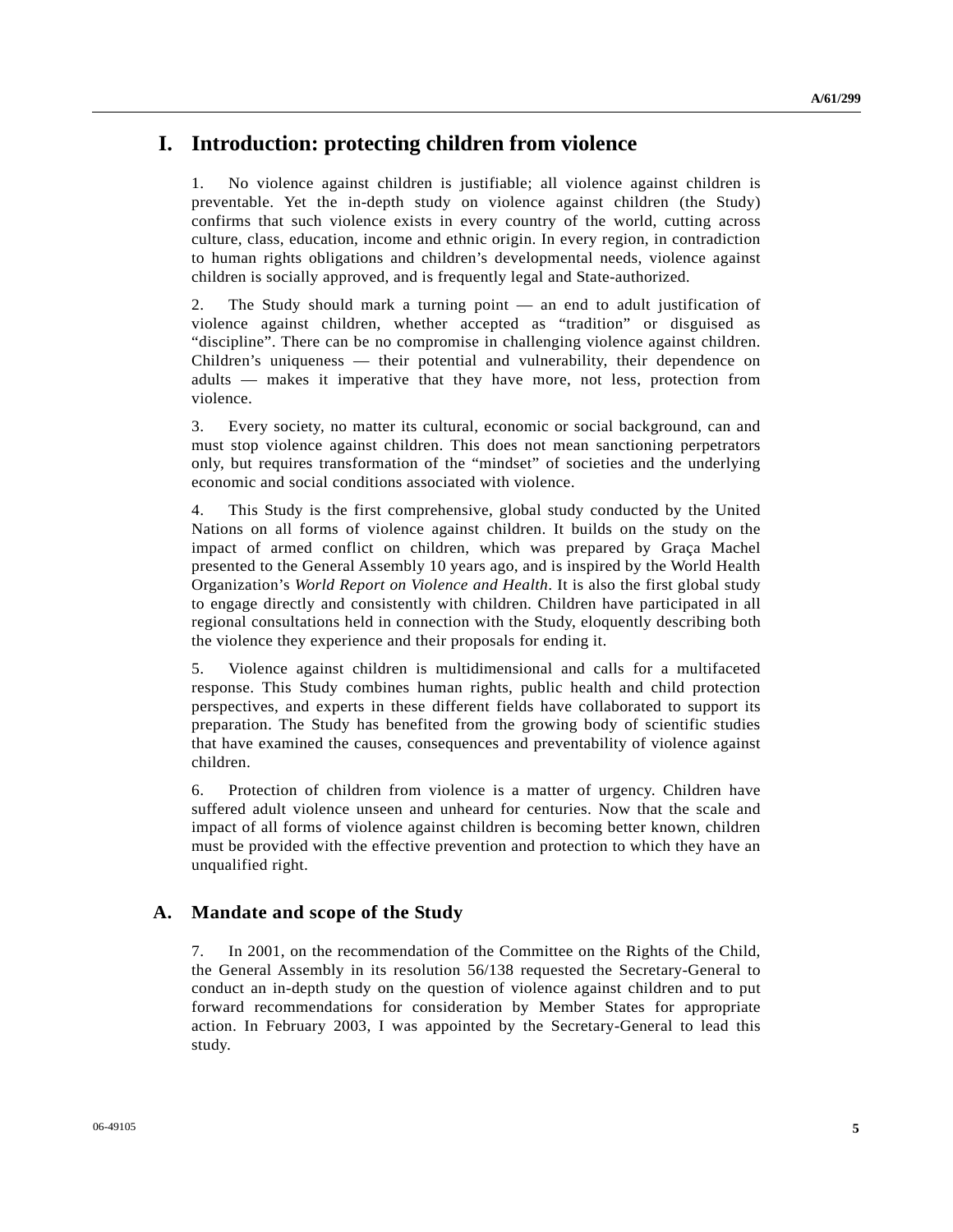8. The Study adopts the definition of the child as contained in article 1 of the Convention on the Rights of the Child: "[e]very human being below the age of eighteen years unless, under the law applicable to the child, majority is attained earlier". The definition of violence is that of article 19 of the Convention: "all forms of physical or mental violence, injury and abuse, neglect or negligent treatment, maltreatment or exploitation, including sexual abuse". It also draws on the definition in the *World Report on Violence and Health* (2002): the intentional use of physical force or power, threatened or actual, against a child, by an individual or group, that either results in or has a high likelihood of resulting in actual or potential harm to the child's health, survival, development or dignity.<sup>[1](#page-5-0)</sup>

9. The report addresses violence against children within different settings: the family, schools, alternative care institutions and detention facilities, places where children work, and communities. It does not address children in armed conflict, as this issue falls within the mandate of the Special Representative of the Secretary-General for Children and Armed Conflict, but it considers related issues, such as violence against refugees and other displaced children.

10. This report is supplemented by a book containing in-depth coverage of the study findings and recommendations, as well as a child-friendly version of the present report.

## **B. The Study process**

<span id="page-5-1"></span><span id="page-5-0"></span>**\_\_\_\_\_\_\_\_\_\_\_\_\_\_\_\_\_\_** 

11. In preparing the Study, I implemented a participatory process which included regional, subregional and national consultations, expert thematic meetings and field visits. In March 2004, I circulated a detailed questionnaire to Governments on their approaches to violence against children. I received a total of 131 responses.[2](#page-5-1)

12. Between March and July 2005, nine regional consultations; for the Caribbean, South Asia, West and Central Africa, Latin America, North America, East Asia and the Pacific, the Middle East and North Africa, Europe and Central Asia, and Eastern and Southern Africa, were convened. Each consultation brought together an average of 350 participants, including Government ministers and officials, parliamentarians, representatives of regional and other intergovernmental organizations and United Nations entities, non-governmental organizations (NGOs), national human rights institutions (NHRIs), other parts of civil society, including the media and faithbased organizations, and children. Children participated in each regional consultation, which were all preceded by meetings where they developed inputs and recommendations for the Study. Reports for each regional consultation, including its recommendations, are available. A number of subregional and national consultations were also held.

13. Governments that hosted these consultations were actively involved in the promotion of the Study. Regional organizations, including the African Union, the Arab League, the Caribbean Community (CARICOM), the Council of Europe, the European Union, the Inter-American Commission on Human Rights of the

<sup>1</sup> E. G. Krug et al. (eds.), *World Report on Violence and Health* (Geneva, World Health Organization, 2002), p. 5.

<sup>2</sup> All responses are available at the OHCHR website: http://www.ohchr.org/english/bodies/crc/ study.htm.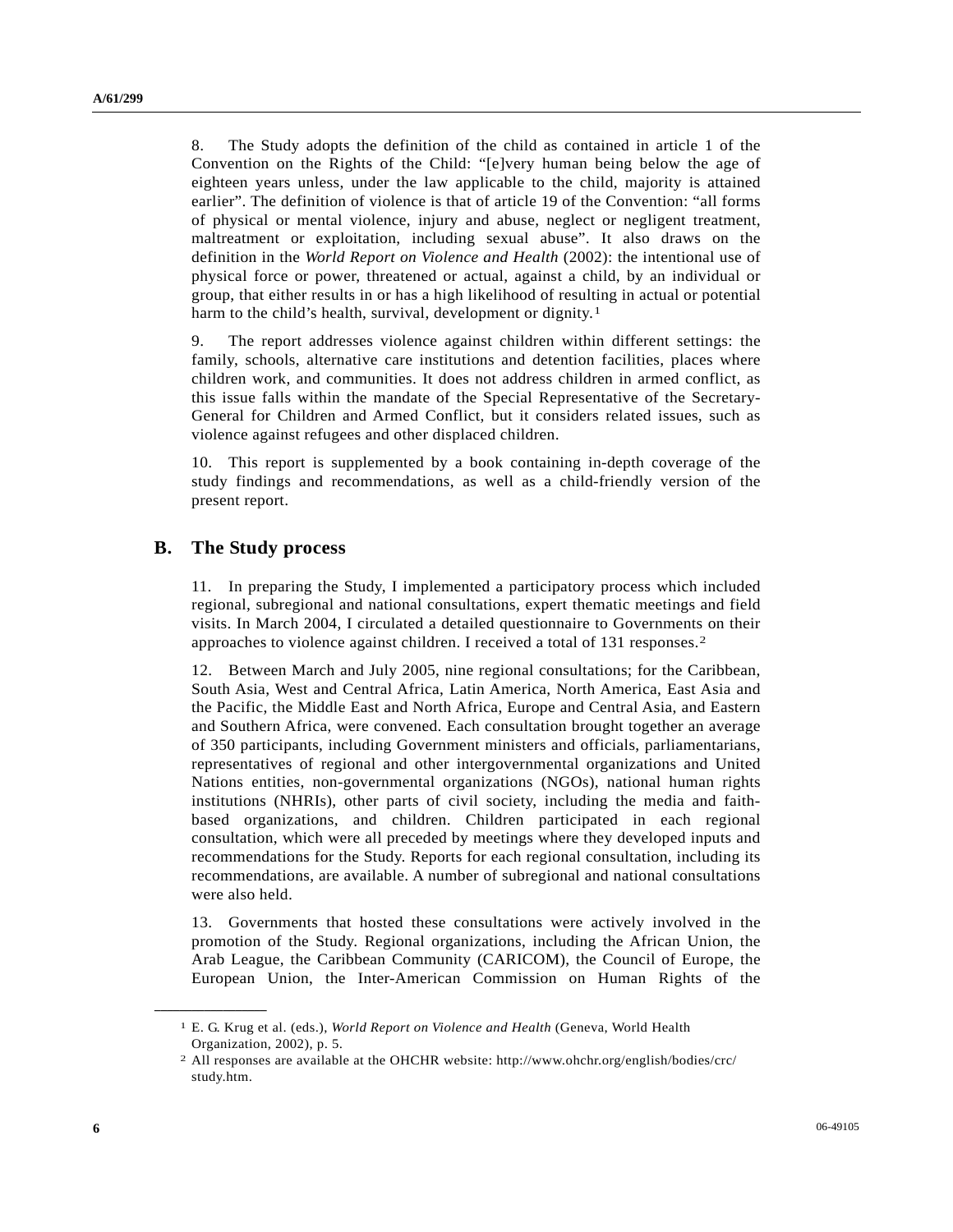Organization of American States and the South Asian Association for Regional Cooperation, played important roles in the organization of consultations. National and regional organizations have committed themselves to ongoing involvement in the follow-up to the Study.

14. I undertook field visits in Argentina, Canada, China, El Salvador, Guatemala, Haiti, Honduras, India, Israel and the Occupied Palestinian Territories, Mali, Pakistan, Paraguay, Slovenia, South Africa, Thailand and Trinidad and Tobago. I am very grateful to those who facilitated the visits and to the Governments of those States in which visits and consultations took place.

15. I held regular consultations with members of the Committee on the Rights of the Child and special procedure mandate holders of the former Commission on Human Rights. The concluding observations on States parties' reports to the Committee were analysed, as were the reports of relevant special procedure mandate holders.

16. The Study and its secretariat in Geneva have been supported by three United Nations entities: the Office of the United Nations High Commissioner for Human Rights (OHCHR), the United Nations Children's Fund (UNICEF) and the World Health Organization (WHO), together with a multidisciplinary Editorial Board of experts.

17. Many other organizations made contributions to the Study, including the International Labour Organization (ILO), the Office of the United Nations High Commissioner for Refugees (UNHCR), the United Nations Educational, Scientific and Cultural Organization (UNESCO), the United Nations Office on Drugs and Crime (UNODC) and the Division for the Advancement of Women of the United Nations Department of Economic and Social Affairs. A United Nations inter-agency group has met to develop strategies of follow-up to the Study.

18. I have also drawn on many inputs made to the Study over the last three years by different stakeholders, including children. More than 270 individuals and organizations from many parts of the world responded to my call for public submissions. Contributions included submissions from children and major research reports commissioned specifically for the Study.[3](#page-6-0)

19. NGOs made significant contributions, including written submissions. An NGO Advisory Panel, including children and youth, was established early in the Study process which included representatives from all regions. I maintained close contact with the Subgroup on Children and Violence established within the NGO Group for the Convention on the Rights of the Child.

20. In addition to preparing numerous studies, the International Save the Children Alliance made a special contribution by advising on and facilitating the involvement of children, in particular in the regional consultations, together with UNICEF and other partners. The global Child Rights Information Network (CRIN) has documented the progress of the Study, including my meetings with children, making it widely available on its website.[4](#page-6-1)

<span id="page-6-0"></span><sup>3</sup> The list of submissions is available at the website of the United Nations Secretary-General's Study on Violence against Children: http://www.violencestudy.org.

<span id="page-6-1"></span><sup>4</sup> Child Rights Information Network (CRIN): http://www.crin.org/violence/.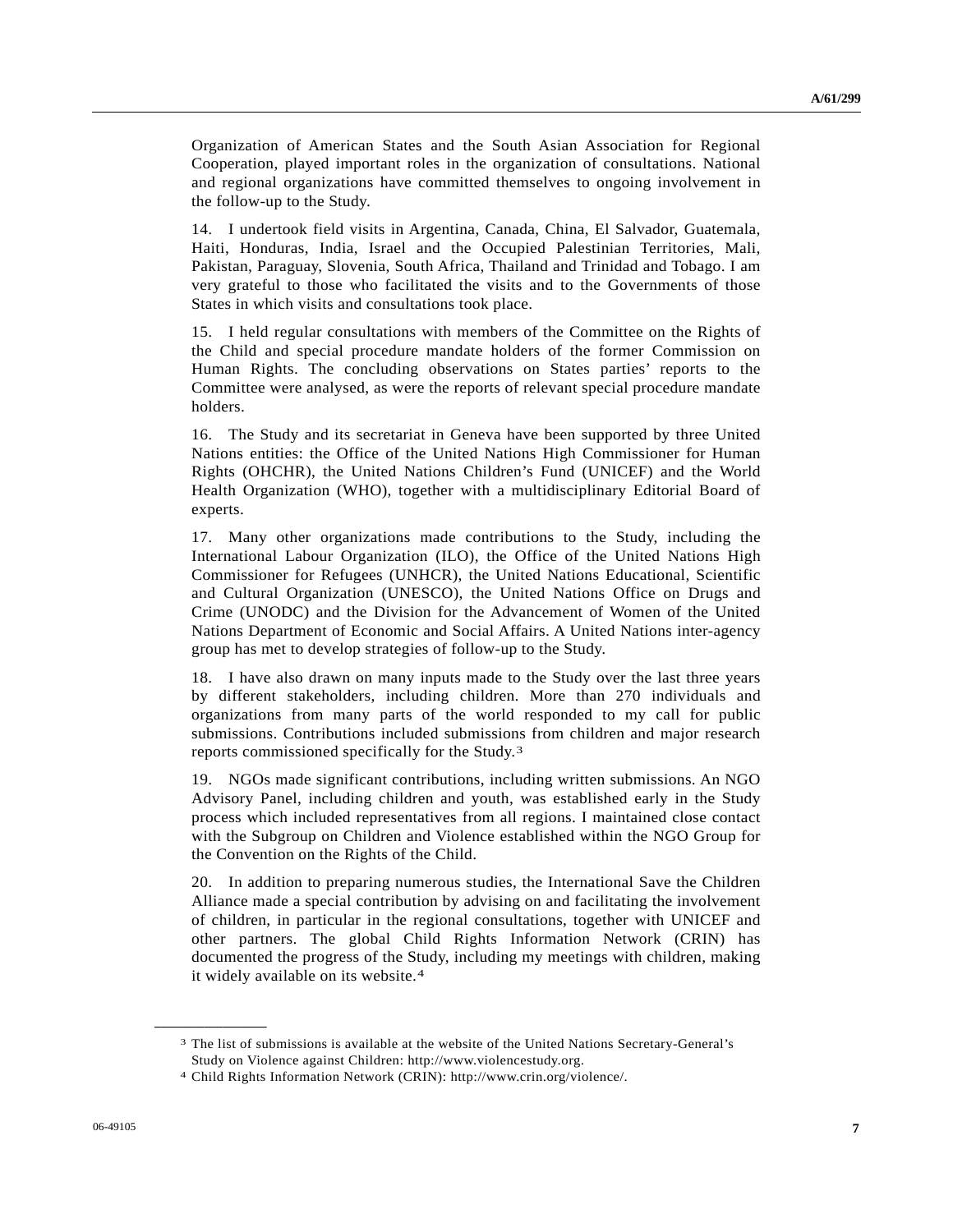21. Research centres and networks submitted information and participated in consultations. The UNICEF Innocenti Research Centre provided studies on trafficking of children, female genital mutilation and human rights standards and mechanisms to protect children. Thematic meetings on gender-based violence, schools, the home and family, children with disabilities, juvenile justice systems and children in conflict with the law, the role of faith-based organizations, information and communication technologies, refugee and other displaced children, and methodologies for measuring violence were also convened.

22. The preparation of the Study has provoked regional and national action. In many countries, the preparation of responses generated national debate, inspired action, and has already generated follow-up activities. In the Middle East and North Africa, the original Steering Committee for the consultation has been transformed into a regional follow-up mechanism, expanding membership to include representatives from local governments, as well as emphasizing the role of the Arab League. The South Asian Forum for Ending Violence against Children, an intergovernmental body, has been established at ministerial level with representation from all countries, with Pakistan hosting the secretariat for the first two years. Following the commitments voiced at the consultation in Ljubljana, the Council of Europe launched the programme "Building a Europe for and with Children" in April 2006, which focuses on providing policy and technical support to countries to end violence against children and will serve as a follow-up mechanism to the Study. In May 2006, children who had participated in the regional consultations met in New York to consolidate recommendations for further action adopted at those consultations and other meetings.

23. The Study process has created high expectations, particularly among children, who wish to see it become a catalyst for real and lasting change. I wish to offer my profound thanks to all those who participated in it.

# **II. A global problem**

<span id="page-7-0"></span>**\_\_\_\_\_\_\_\_\_\_\_\_\_\_\_\_\_\_** 

24. Reports of cruel and humiliating punishment, genital mutilation of girls, neglect, sexual abuse, homicide, and other forms of violence against children have long been recorded, but the grave and urgent nature of this global problem has only recently been revealed.[5](#page-7-0)

## **A. Hidden, unreported and under-recorded**

25. Violence against children takes a variety of forms and is influenced by a wide range of factors, from the personal characteristics of the victim and perpetrator to their cultural and physical environments. However, much violence against children remains hidden for many reasons. One is fear: many children are afraid to report incidents of violence against them. In many cases parents, who should protect their children, remain silent if the violence is perpetrated by a spouse or other family member, a more powerful member of society such as an employer, a police officer, or a community leader. Fear is closely related to the stigma frequently attached to

<sup>5</sup> A. Reza, J. A. Mercy and E. Krug, "Epidemiology of violent deaths in the world", *Injury Prevention*, vol. 7 (2002), pp. 104-111; Krug, op. cit. at note 1, pp. 59-86.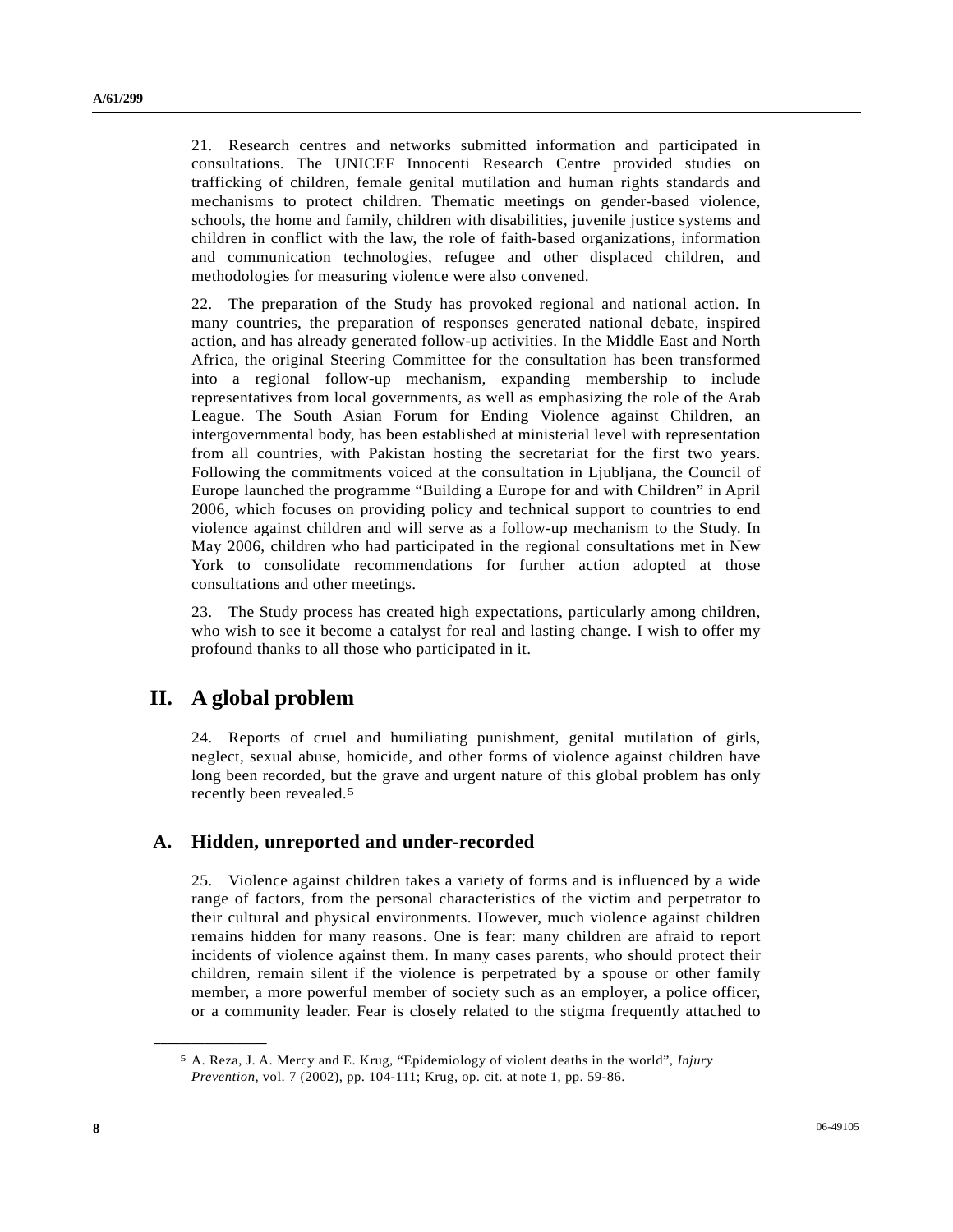reporting violence, particularly in places where family "honour" is placed above the safety and well-being of children. In particular, rape or other forms of sexual violence can lead to ostracism, further violence, or death.

26. Societal acceptance of violence is also an important factor: both children and perpetrators may accept physical, sexual and psychological violence as inevitable and normal. Discipline through physical and humiliating punishment, bullying and sexual harassment are frequently perceived as normal, particularly when no "visible" or lasting physical injury results. The lack of an explicit legal prohibition of corporal punishment reflects this. According to the Global Initiative to End All Corporal Punishment of Children, at least 106 countries do not prohibit the use of corporal punishment in schools, 147 countries do not prohibit it within alternative care settings, and as yet only 16 countries have prohibited its use in the home.[6](#page-8-0) 

27. Violence is also invisible because there are no safe or trusted ways for children or adults to report it. In some parts of the world, people do not trust police, social services or others in authority; in others, particularly rural areas, there is no accessible authority to which one can report.[7](#page-8-1) Where data are collected they are not always recorded in a complete, consistent or transparent way. In particular, little data are available about violence within care and detention institutions in most parts of the world because, although incidents may be documented, most institutions are not required to register and disclose this information — even to the parents of the children concerned.

### **B. Emerging picture**

<span id="page-8-2"></span><span id="page-8-1"></span><span id="page-8-0"></span>**\_\_\_\_\_\_\_\_\_\_\_\_\_\_\_\_\_\_** 

28. A variety of initiatives ranging from international statistical analysis to action research at local level provide a clearer picture of the magnitude and pervasive nature of the problem. Data generated by these initiatives indicate that while some violence is unexpected and isolated, the majority of violent acts experienced by children is perpetrated by people who are part of their lives: parents, schoolmates, teachers, employers, boyfriends or girlfriends, spouses and partners. The following examples show the range of violence against children:

- WHO has estimated, through the use of limited country-level data, that almost 53,000 children died worldwide in 2002 as a result of homicide.[8](#page-8-2)
- Studies from many countries in all regions of the world suggest that up to 80 to 98 per cent of children suffer physical punishment in their homes, with a third or more experiencing severe physical punishment resulting from the use of implements.

<sup>6</sup> Global Initiative to End All Corporal Punishment of Children, *Global Summary of the Legal Status of Corporal Punishment of Children*, 28 June 2006. 7 *Multi-Country Study on Women's Health and Domestic Violence* (Geneva, World Health

Organization, 2005).

<sup>8</sup> *Global Estimates of Health Consequences due to Violence against Children*. Background paper for the United Nations Study on Violence against Children (Geneva, World Health Organization, 2006).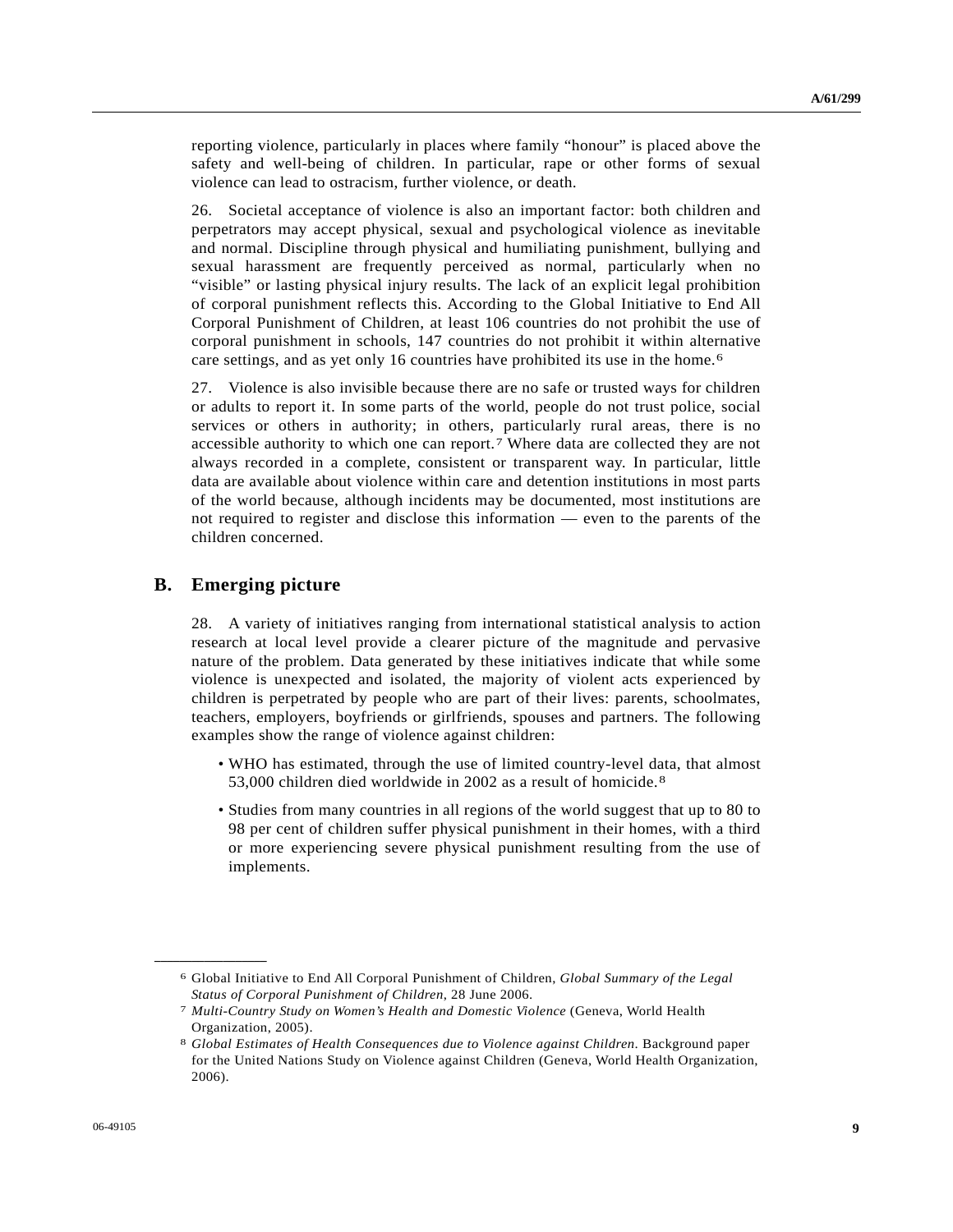- Reporting on a wide range of developing countries, the Global School-based Health Survey recently found that between 20 and 65 per cent of school-aged children reported having been verbally or physically bullied in the past 30 days.[9](#page-9-0) Bullying is also frequent in industrialized countries.[10](#page-9-1)
- WHO estimates that 150 million girls and 73 million boys under 18 experienced forced sexual intercourse or other forms of sexual violence during 2002.[11](#page-9-2)
- According to a WHO estimate, between 100 and 140 million girls and women in the world have undergone some form of female genital mutilation/cutting.[12](#page-9-3) Estimates from UNICEF published in 2005 suggest that in sub-Saharan Africa, Egypt and the Sudan, 3 million girls and women are subjected to genital mutilation/cutting every year.[13](#page-9-4)
- Recent ILO estimates indicate that, in 2004, 218 million children were involved in child labour, of whom 126 million were in hazardous work.[14](#page-9-5) Estimates from 2000 suggest that 5.7 million were in forced or bonded labour, 1.8 million in prostitution and pornography, and 1.2 million were victims of trafficking.[15](#page-9-6) However, compared with estimates published in 2002, the incidence of child labour has diminished by 11 per cent and 25 per cent fewer children were found working in hazardous occupations.[1](#page-9-7)6

## **C. Risk and protective factors**

29. Economic development, status, age, sex and gender are among the many factors associated with the risk of lethal violence. WHO estimates suggest that the rate of homicide of children in 2002 was twice as high in low-income countries than high-income countries (2.58 v. 1.21 per 100,000 population). The highest child homicide rates occur in adolescents, especially boys, aged 15 to 17 years (3.28 for

<span id="page-9-0"></span><sup>9</sup> Analysis provided to the Study by the Global School-based Health Survey: The World Health Organization (http://www.cdc.gov/gshs or http://www.who.int/school\_youth\_health/gshs) using data from surveys conducted from 2003 to 2005 for Botswana, Chile (metropolitan areas), China (Bejing), Guyana, Jordan, Kenya, Lebanon, Namibia, Oman, the Phillippines, Swaziland, Uganda, the United Arab Emirates, Venezuela (Lara), Zambia and Zimbabwe (Harare).

<span id="page-9-1"></span><sup>10</sup> C. Currie et al., *Health Behaviour in School-Aged Children (HBSC) Study: international report from the 2001/2002 survey*. Health Policy for Children and Adolescents, No. 4 (Geneva, World Health Organization, 2004).

<span id="page-9-2"></span><sup>11</sup> *Global Estimates of Health Consequences due to Violence against Children*, op. cit. at note 8, based on estimates by G. Andrews et al., Child sexual abuse, chapter 23 in M. Ezzati et al., (*2004*) *Comparative Quantification of Health Risks: Global and regional burden of disease attributable to selected major risk factors* (Geneva, World Health Organization, 2004), vol. 2, pp. 1851-1940, and using data of the Population Division of the United Nations Department of Economic and Social Affairs for population under 18 years.

<span id="page-9-3"></span><sup>12</sup> *Changing a Harmful Social Convention: Female Genital Mutilation/Cutting, Innocenti Digest No. 12* (Florence, UNICEF Innocenti Research Centre, 2005). 13 Ibid.

<span id="page-9-4"></span>

<span id="page-9-5"></span><sup>&</sup>lt;sup>14</sup> The End of Child Labour: Within Reach. Global Report (Geneva, International Labour Office, 2006).

<span id="page-9-6"></span><sup>15</sup>*A Future Without Child Labour. Global Report* (Geneva, International Labour Office, 2002). 16 *Global Trends in Child Labour 2000-2004.* International Programme on the Elimination of Child

<span id="page-9-7"></span>Labour (IPEC) and Statistical Information and Monitoring Programme on Child Labour (SIMPOC) (Geneva, International Labour Office, 2006).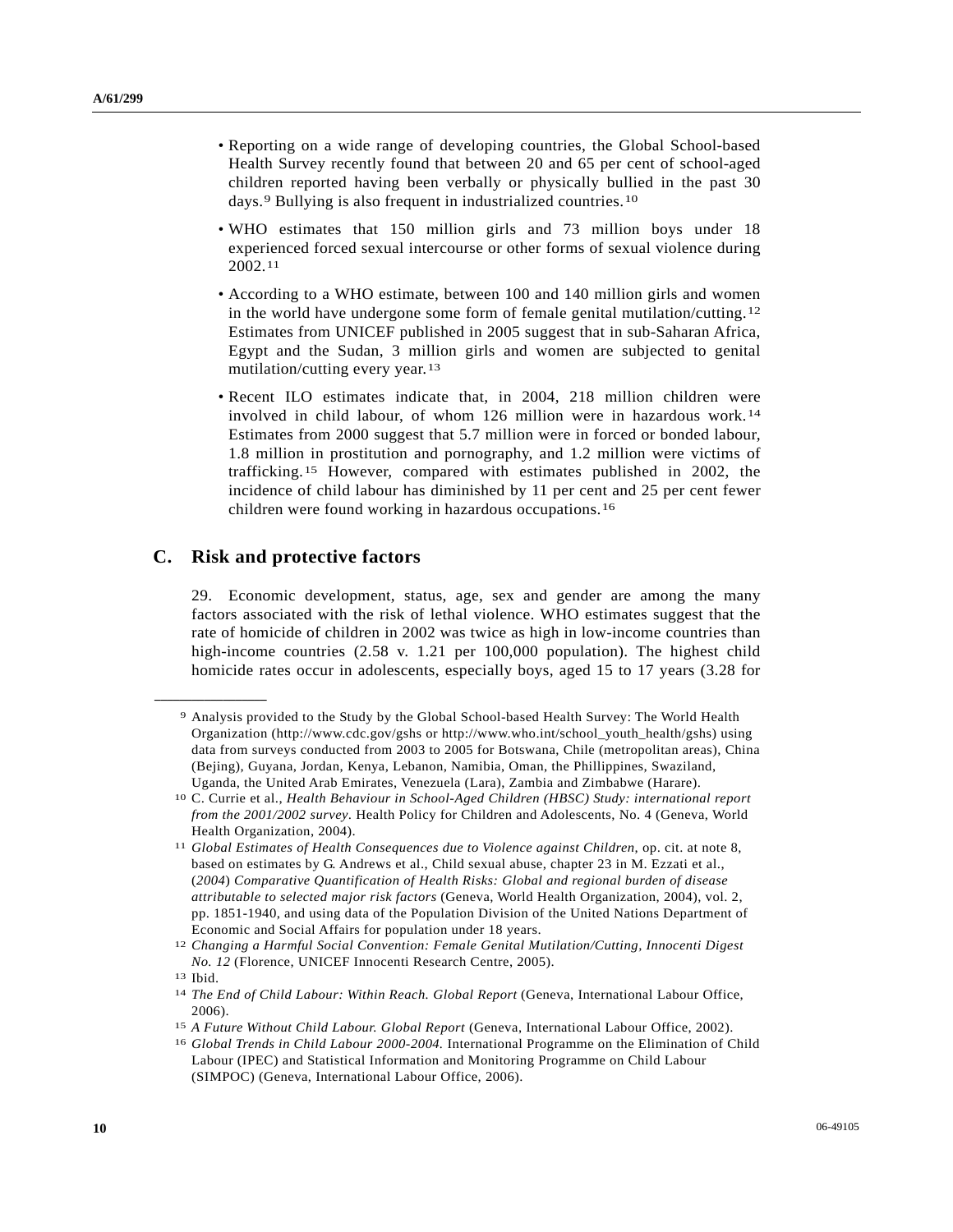girls, 9.06 for boys) and among children 0 to 4 years old (1.99 for girls, 2.09 for boys). $17$  $17$ 

30. Studies suggest that young children are at greatest risk of physical violence, while sexual violence predominantly affects those who have reached puberty or adolescence. Boys are at greater risk of physical violence than girls, while girls face greater risk of sexual violence, neglect and forced prostitution.[1](#page-10-1)8 Social and cultural patterns of conduct and stereotyped roles and socioeconomic factors such as income and education also play an important role.

31. Small-scale studies reveal that some groups of children are especially vulnerable to violence. These include children with disabilities, those from ethnic minorities and other marginalized groups, "street children" and those in conflict with the law, and refugee and other displaced children.

32. Growing income inequality, globalization, migration, urbanization, health threats, in particular the HIV/AIDS pandemic, technological advances and armed conflict, affect how we treat children. Addressing these challenges, as well as reaching internationally agreed objectives, such as the Millennium Development Goals, will aid the elimination of violence against children.

33. In the same way that some factors increase the susceptibility of children to violence, there are also factors that may prevent, or reduce the likelihood of violence. Although more research is needed on these protective factors, it is clear that stable family units can be a powerful source of protection from violence for children in all settings.

34. Factors that are likely to be protective in the home as well as other settings include good parenting, the development of strong attachment bonds between parents and children and positive non-violent discipline. Factors that are likely to protect against violence at school include school-wide policies and effective curricula that support the development of non-violent and non-discriminatory attitudes and behaviours. High levels of social cohesion have been shown to have a protective effect against violence in the community, even when other risk factors are present.

35. Research has identified several factors that appear to facilitate resilience in children who have experienced violence.[19](#page-10-2) These resilience factors include secure attachment of the child to an adult family member, high levels of paternal care during childhood, a warm and supportive relationship with a non-abusing parent; as well as supportive relationships with peers who do not engage in substance abuse or criminal behaviour.

## **D. A wide range of impacts**

36. Although the consequences of violence for children may vary according to its nature and severity, the short- and long-term repercussions are very often grave and

<span id="page-10-0"></span><sup>17</sup>*Global Estimates of Health Consequences due to Violence against Children*, op. cit. at note 8. 18 Krug, op. cit. at note 1.

<span id="page-10-1"></span>

<span id="page-10-2"></span><sup>19</sup> *Preventing child maltreatment: a guide to taking action and generating evidence* (Geneva, World Health Organization and International Society for Prevention of Child Abuse and Neglect, 2002).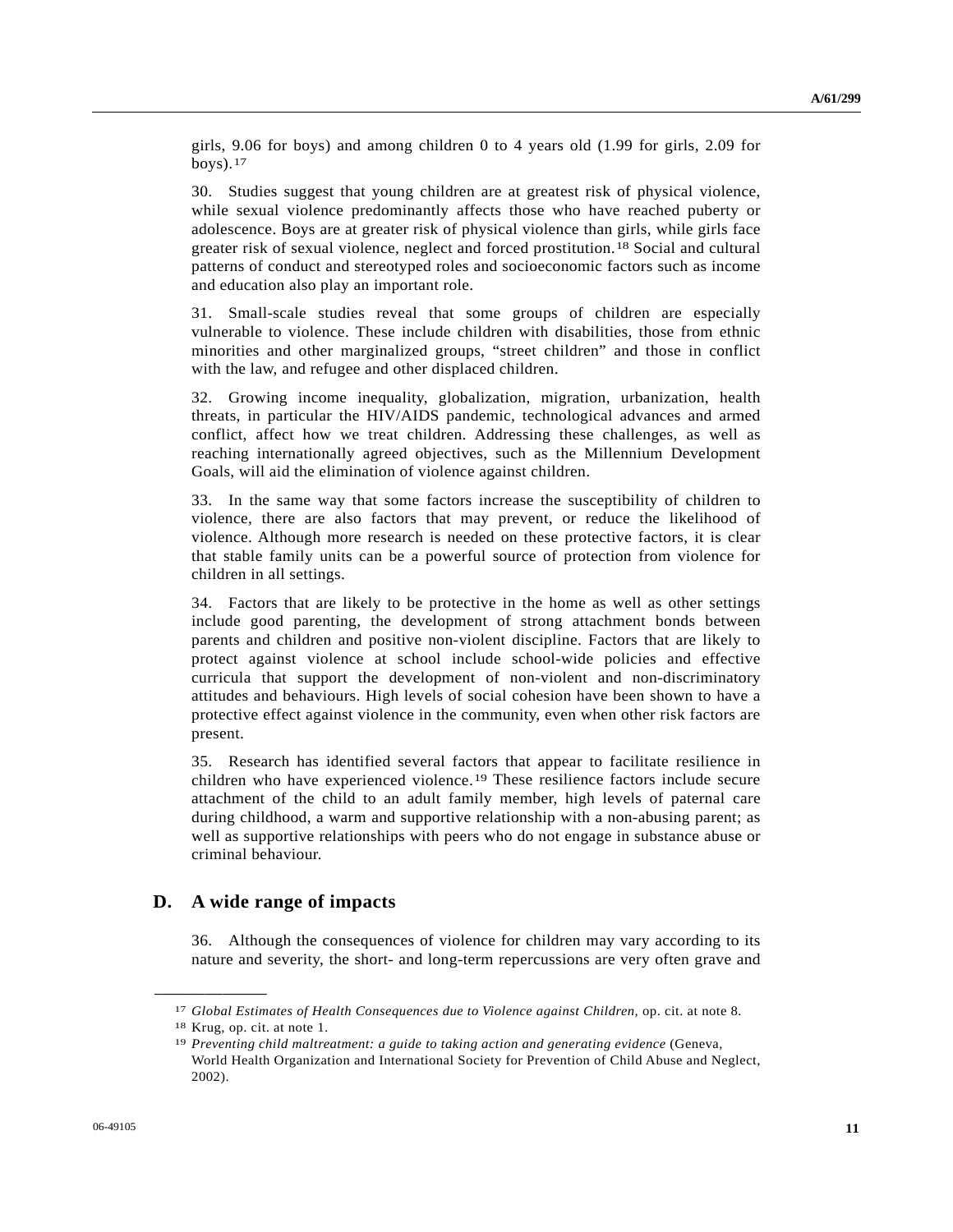damaging. Violence may result in greater susceptibility to lifelong social, emotional, and cognitive impairments and to health-risk behaviours,[20](#page-11-0) such as substance abuse and early initiation of sexual behaviour.[21](#page-11-1) Related mental health and social problems include anxiety and depressive disorders, hallucinations, impaired work performance, memory disturbances, as well as aggressive behaviour. Early exposure to violence is associated with later lung, heart and liver disease, sexually transmitted diseases and foetal death during pregnancy, as well as later intimate partner violence and suicide attempts.[22](#page-11-2)

37. There is little information available about the global economic costs of violence against children in particular from the developing world. However, the variety of short- and long-term consequences associated with violence against children suggests that the economic costs to society are significant. The financial costs associated with child abuse and neglect, including future lost earnings and mental health care, were estimated in the United States in 1996 at US\$ 12.4 billion.[23](#page-11-3)

# **III. Settings in which violence against children occurs**

## **A. Home and family**

<span id="page-11-1"></span><span id="page-11-0"></span>**\_\_\_\_\_\_\_\_\_\_\_\_\_\_\_\_\_\_** 

38. The family is the natural fundamental group unit of society, as proclaimed by article 16 of the Universal Declaration of Human Rights and articles 10 and 23 of the International Covenants on Economic, Social and Cultural Rights and on Civil and Political Rights, respectively. A basic assumption of the Convention on the Rights of the Child, contained in its preamble, is that the family is the natural environment for the growth and well-being of all its members — and particularly children — thereby recognizing that the family has the greatest potential to protect children and provide for their physical and emotional safety. The privacy and autonomy of the family are valued in all societies and the right to a private and family life, a home and correspondence is guaranteed in international human rights instruments.[24](#page-11-4) Eliminating and responding to violence against children is perhaps most challenging in the context of the family, considered by most as the most "private" of private spheres. However, children's rights to life, survival, development, dignity and physical integrity do not stop at the door of the family home, nor do States' obligations to ensure these rights for children.

<sup>20</sup> V. J. Felitti et al., "Relationship of childhood abuse and household dysfunction to many of the leading causes of death in adults. The Adverse Childhood Experiences (ACE) Study", *American Journal of Preventive Medicine*, vol. 14 (1998), pp. 245-258. 21 Centers for Disease Control and Prevention, *Adverse Childhood Experiences Study* (Atlanta,

National Centers for Injury Prevention and Control, Centers for Disease Control and Prevention, 2006). Available at http://www.cdc.gov/NCCDPHP/ACE.

<span id="page-11-2"></span><sup>22</sup> See previous footnote. Also see Panel on Research on Child Abuse and Neglect, Commission on Behavioural and Social Sciences and Education, National Research Council, *Understanding Child Abuse and Neglect* (Washington, D.C., National Academy Press, 1999). 23 *Report of the Consultation on Child Abuse Prevention 29-31 March 1999* (Geneva, World Health

<span id="page-11-3"></span>Organization, 1999) (WHO/HSC/PVI/99.1), cited in Krug, op. cit. at note 1, p. 70.

<span id="page-11-4"></span><sup>24</sup> See, for example, article 8 of the Convention for the Protection of Human Rights and Fundamental Freedoms, and article 17 of the International Covenant on Civil and Political Rights.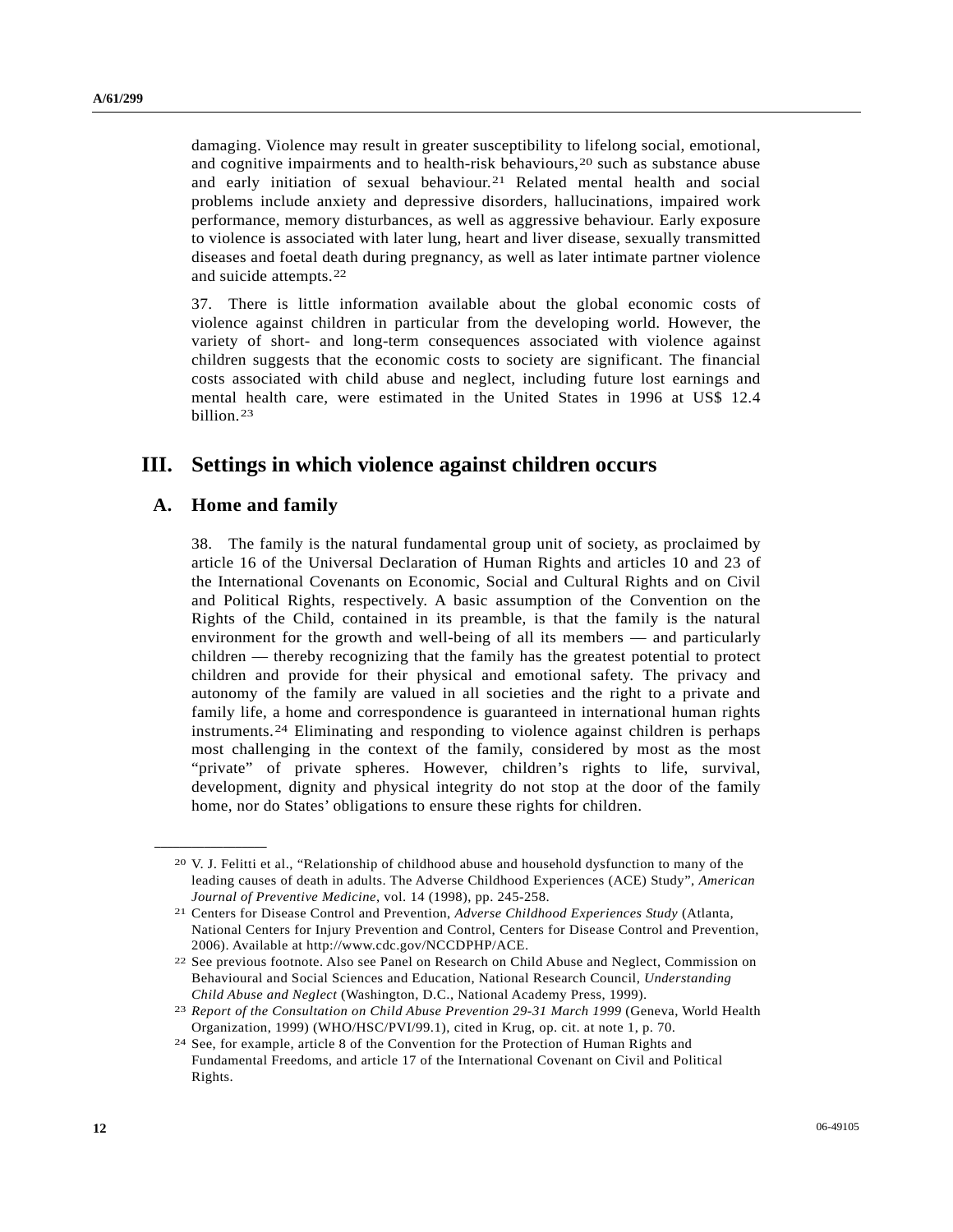39. The prevalence of violence against children by parents and other close family members — physical, sexual and psychological violence, as well as deliberate neglect — has been acknowledged and documented in recent decades. From early infancy until 18 years of age, children are vulnerable to various forms of violence within their homes. Perpetrators vary according to the age and maturity of the victim and may include parents, step-parents, foster parents, siblings, other family members and carers.

40. Most physical violence against children in the family is not fatal, nor does it cause permanent or serious visible physical injury. However, some violence against very young children in the family causes permanent damage and even death, although perpetrators may not aim to cause such harm. Research from various countries indicates that the "shaken baby syndrome" — the abuse of small children by shaking — is frequently related to head injuries and severe brain injury.[25](#page-12-0)

41. Violence against children in the family may frequently take place in the context of discipline and takes the form of physical, cruel or humiliating punishment.[26](#page-12-1) Harsh treatment and punishment in the family are common in both industrialized and developing countries. Children, as reported in studies and speaking for themselves during the Study's regional consultations, highlighted the physical and psychological hurt they suffer as a result of these forms of treatment and proposed positive and effective alternative forms of discipline.[27](#page-12-2)

42. Physical violence is often accompanied by psychological violence. Insults, name-calling, isolation, rejection, threats, emotional indifference and belittling are all forms of violence that can be detrimental to a child's psychological development and well-being — especially when it comes from a respected adult such as a parent. It is of critical importance that parents be encouraged to employ exclusively nonviolent methods of discipline.

43. Neglect, including a failure to meet children's physical and emotional needs, protect them from danger, or obtain medical or other services when needed contributes to mortality and morbidity in young children. The imbalance in the sex ratio between girls and boys in some regions suggests that girls are at particular risk of neglect, as well as violence. Disability also increases the risk of neglect. Disabled children may be abandoned, a practice which may sometimes be accepted and encouraged.[28](#page-12-3)

44. The occurrence of sexual violence in the home is increasingly acknowledged. An overview of studies in 21 countries (mostly developed) found that 7-36 per cent of women and 3-29 per cent of men reported sexual victimization during childhood,

<span id="page-12-0"></span><sup>25</sup> O. Flodmark, O. "Imaging in battered children", *Rivista di Neuroradiologia, vol. 17* (2004), pp. 434-436.

<span id="page-12-1"></span><sup>26</sup> United Nations Secretary-General's Study on Violence against Children website (http://www.violencestudy.org/r27) and J. E. Durrant "Corporal punishment: prevalence, predictors and implications for child behaviour and development", in S. N. Hart (ed.),

<span id="page-12-2"></span>*Eliminating Corporal Punishment* (Paris, UNESCO, 2005), pp. 52-53. 27 International Save the Children Alliance, *Ending Physical and Humiliating Punishment of Children — Making it Happen, Part 1.* Submission to the United Nations Secretary-General's Study on Violence against Children (Stockholm, Save the Children Sweden, 2005). Available at the Regional Consultations website www.violencestudy.org/europe-ca/.

<span id="page-12-3"></span><sup>28</sup> United Nations Secretary-General's Study on Violence against Children, *Regional Desk Review: Violence against Children in West and Central Africa*, 2005, p. 11.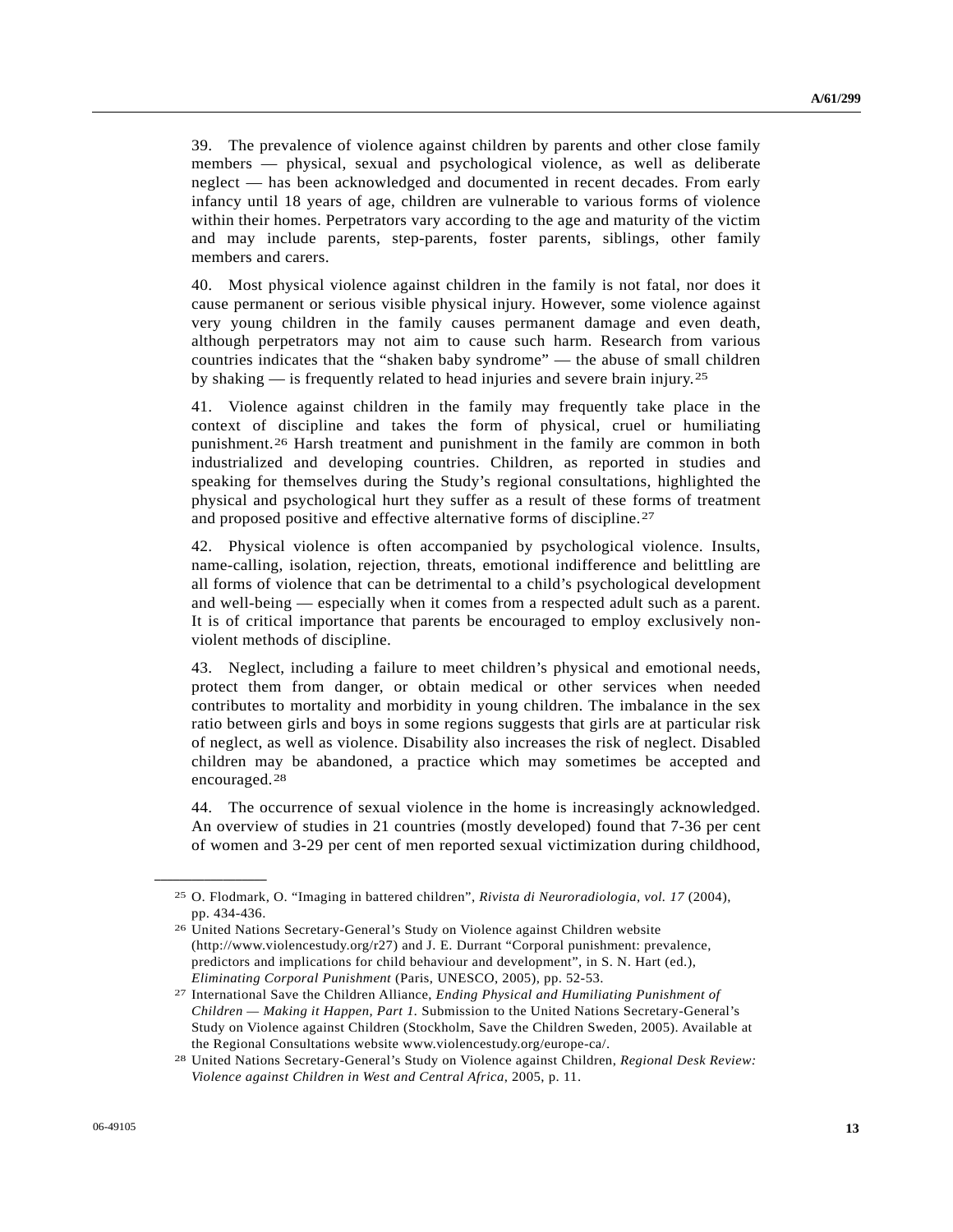and the majority of studies found girls to be abused at 1.5-3 times the rate for males. Most of the abuse occurred within the family circle.<sup>[2](#page-13-0)9</sup> Similarly, a multi-country study by WHO, including both developed and developing countries, showed that between 1 and 21 per cent of women reported to have been sexually abused before the age of 15, in most cases by male family members other than the father or stepfather.<sup>[30](#page-13-1)</sup>

45. Absence of legally established minimum ages for sexual consent and marriage in some countries may expose children to partner violence. Eighty-two million girls are estimated to marry before age 18.[3](#page-13-2)1 A significant number are married at much younger ages, frequently coercively, and face a high risk of violence, including forced sex.

46. Harmful traditional practices affect children disproportionately and are generally imposed on them at an early age by their parents or community leaders. According to the Special Rapporteur on traditional practices affecting the health of women and the girl child, female genital mutilation, which, according to WHO, is carried out on increasingly younger girls, is prevalent in Africa, and also occurs in some parts of Asia and within immigrant communities in Europe, Australia, Canada and the United States of America.[3](#page-13-3)2 Other harmful traditional practices affecting children include binding, scarring, burning, branding, violent initiation rites, fattening, forced marriage, so-called "honour" crimes and dowry-related violence, exorcism, or "witchcraft".

47. Between 133 and 275 million children worldwide are estimated to witness domestic violence annually.[33](#page-13-4) The exposure of children to violence in their homes on a frequent basis, usually through fights between parents or between a mother and her partner, can severely affect a child's well-being, personal development and social interaction in childhood and adulthood.<sup>[3](#page-13-5)4</sup> Intimate partner violence also increases the risk of violence against children in the family, with studies from China, Colombia, Egypt, Mexico, the Philippines and South Africa showing a strong

<span id="page-13-0"></span><sup>29</sup> D. Finkelhor (1994) "The international epidemiology of child sexual abuse", *Child Abuse & Neglect*, vol. 18, No. 5 (2005), pp. 409-417.<br><sup>30</sup> *Multi-Country Study on Women's Health and Domestic Violence*, op. cit. at note 7.<br><sup>31</sup> J. Bruce, "Married adolescents girls; human rights, health and development needs o

<span id="page-13-2"></span><span id="page-13-1"></span>

majority", paper presented by the Population Council at the Supporting Event: Early Marriage in a Human Rights Context, United Nations Special Session on Children, 8-10 May 2002.

<span id="page-13-3"></span><sup>32</sup> The Sub-Commission on the Promotion and Protection of Human Rights, the main subsidiary body of the former Commission on Human Rights, has studied several thematic issues relating to the question on violence against children in the last few years. The Special Rapporteur on traditional practices affecting the health of women and the girl child, Halima Embarek Warzazi, has particularly focused on the elimination of female genital mutilation (FGM). See, for example, her ninth and final report on the situation regarding the elimination of traditional practices affecting the health of women and the girl child (E/CN.4/Sub.2/2005/36).

<span id="page-13-4"></span><sup>33</sup> Estimate based on United Nations Population Division data for global population under 18 years for 2000 and domestic violence studies from 1987 to 2005. *Behind Closed Doors: The Impact of Domestic Violence on Children* (London: UNICEF and The Body Shop International Plc., 2006). <sup>34</sup> L. A. McClosky, A. J. Figueredo and M. P. Koss, "The effect of systemic family violence on

<span id="page-13-5"></span>children's mental health", *Child Development*, vol. 66: (1995), pp. 239-1261 cited in Krug, op. cit. at note 1, p. 103; and S. R. Dube et al., "Exposure to abuse, neglect, and household dysfunction among adults who witnessed intimate partner violence as children: implications for health and social services" *Violence and Victims*, vol. 17, No. 1 (2002), pp. 3-17.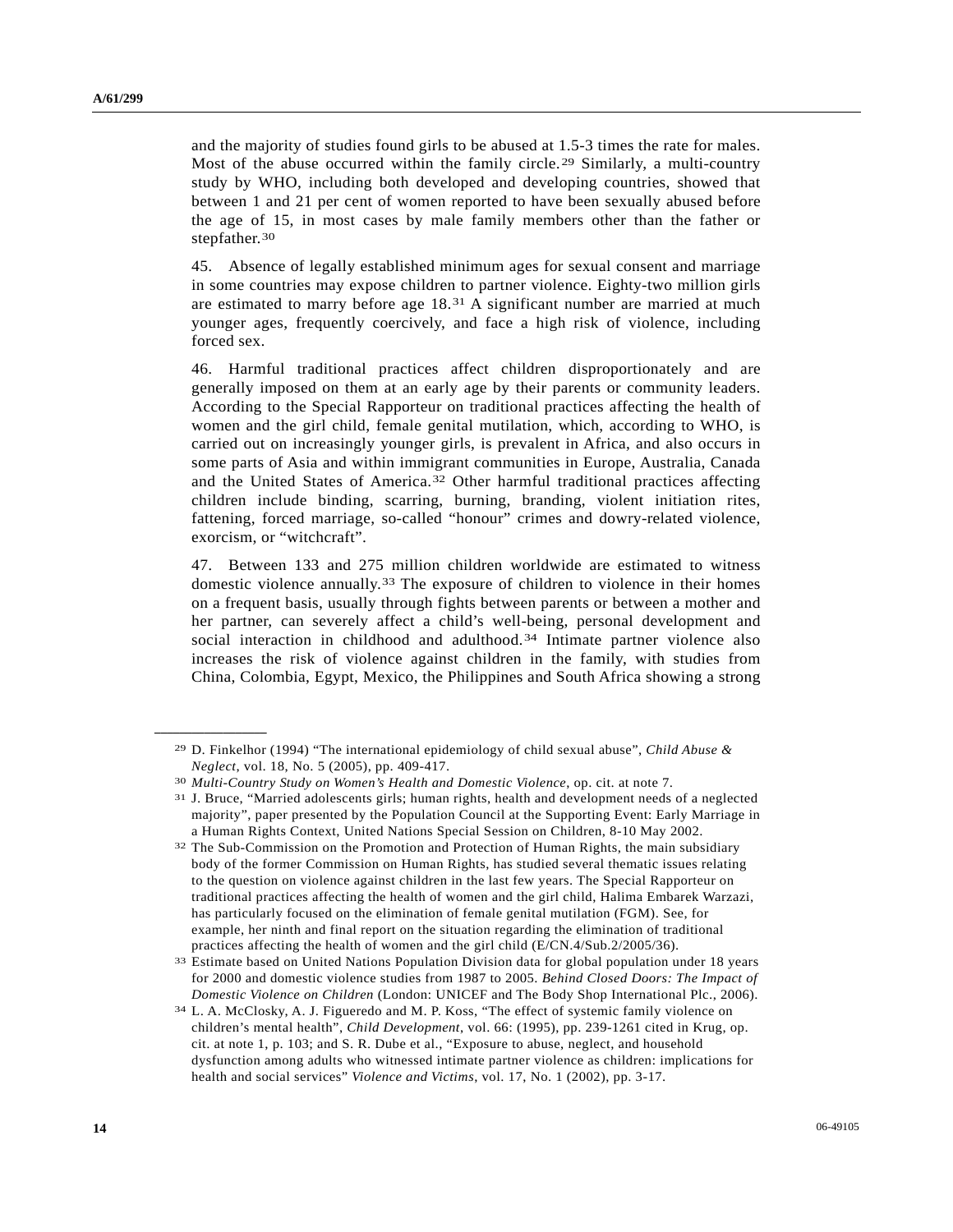relationship between violence against women with violence against children.[35](#page-14-0) A study from India found that domestic violence in the home doubled the risk of violence against children.[3](#page-14-1)6

## **B. Violence in schools and educational settings**

48. In most countries, children spend more time in the care of adults in educational settings than anywhere else outside of their homes. Schools have an important role in protecting children from violence. Adults who oversee and work in educational settings have a duty to provide safe environments that support and promote children's dignity and development.

49. For many children educational settings expose them to violence and may teach them violence. The public perception of violence in schools has been coloured by the media's focus on extreme events involving shooting and kidnapping of schoolchildren. However, death and serious injuries due to violence are less likely to happen to children in schools than in their homes or the wider community.

50. Violence perpetrated by teachers and other school staff, with or without the overt or tacit approval of education ministries and other authorities that oversee schools, includes corporal punishment, cruel and humiliating forms of psychological punishment, sexual and gender-based violence, and bullying. Corporal punishment such as beating and caning is standard practice in schools in a large number of countries. The Convention on the Rights of the Child requires States parties to take all appropriate measures to ensure that school discipline is administered in a manner consistent with the Convention. The Global Initiative to End All Corporal Punishment of Children reports that 102 countries have banned corporal punishment in school, but enforcement is uneven.[3](#page-14-2)7

51. Violence in schools in the form of playground fighting and bullying of students also occurs.[38](#page-14-3) In some societies, aggressive behaviour, including fighting, is widely perceived as a minor disciplinary problem. Bullying is frequently associated with discrimination against students from poor families or ethnically marginalized groups, or those with particular personal characteristics (e.g. appearance, or a physical or mental disability). Bullying is most commonly verbal, but physical violence also occurs. Schools are also affected by events in the wider community, for example, increased incidence of gang culture and gang-related criminal activity, particularly related to drugs.[3](#page-14-4)9

52. Sexual and gender-based violence also occurs in educational settings. Much is directed against girls, by male teachers and classmates. Violence is also increasingly directed against lesbian, gay, bisexual and transgendered young people in many States and regions. Sexual and gender-based violence is facilitated by Government's

<span id="page-14-0"></span><sup>35</sup> Krug, op. cit. at note 1, p. 68.

<span id="page-14-1"></span><sup>36</sup> W. M. Hunter et al., "Risk factors for severe child discipline practices in rural India", *Journal of*  Paediatric Psychology I, vol. 25 (2000), pp. 435-447.<br><sup>37</sup> Global Summary of the Legal Status of Corporal Punishment of Children, op. cit. at note 6.<br><sup>38</sup> D. Olweus, D. Bullying at School: What We Know and What We Can Do (

<span id="page-14-3"></span><span id="page-14-2"></span><sup>1993).</sup> 

<span id="page-14-4"></span><sup>39</sup> United Nations Secretary-General's Study on Violence against Children, *Regional Consultation Outcome Report: Caribbean*, Port of Spain, March 2005.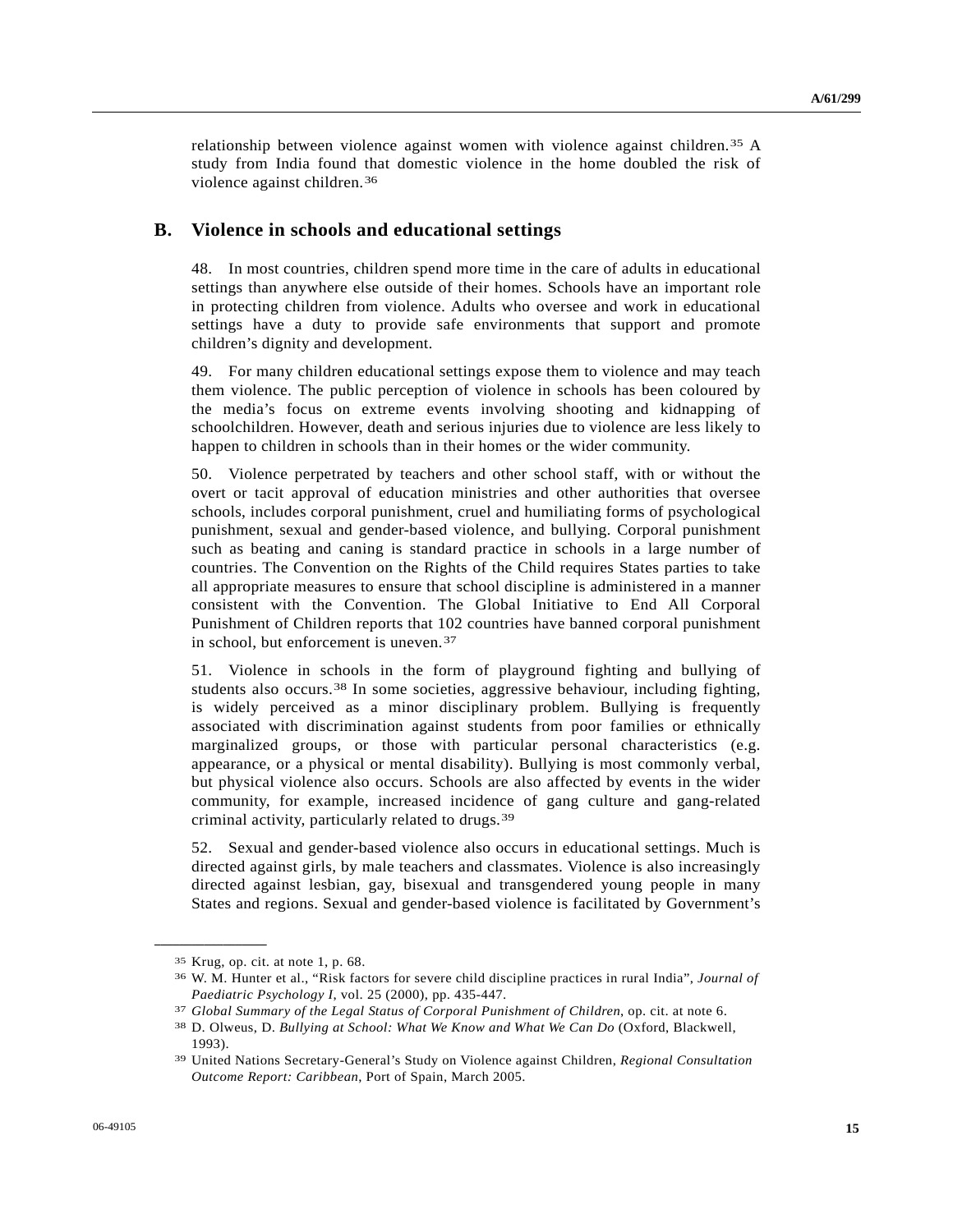failure to enact and implement laws that provide students with explicit protection from discrimination.

### **C. Violence in care and justice systems**

53. Millions of children, particularly boys, spend substantial periods of their lives under the control and supervision of care authorities or justice systems, and in institutions such as orphanages, children's homes, care homes, police lock-ups, prisons, juvenile detention facilities and reform schools.[40](#page-15-0) These children are at risk of violence from staff and officials responsible for their well-being. Corporal punishment in institutions is not explicitly prohibited in a majority of countries.

54. Overcrowding and squalid conditions, societal stigmatization and discrimination, and poorly trained staff heighten the risk of violence. Effective complaints, monitoring and inspection mechanisms, and adequate government regulation and oversight are frequently absent. Not all perpetrators are held accountable, creating a culture of impunity and tolerance of violence against children. The impact of institutionalization goes beyond the experience by children of violence. Long-term effects can include severe developmental delays, disability, irreversible psychological damage, and increased rates of suicide and recidivism.

55. As many as 8 million of the world's children are in residential care.[41](#page-15-1) Relatively few are in such care because they have no parents, but most are in care because of disability, family disintegration, violence in the home, and social and economic conditions, including poverty.

56. Violence by institutional staff, for the purpose of "disciplining" children, includes beatings with hands, sticks and hoses, and hitting children's heads against the wall, restraining children in cloth sacks, tethering them to furniture, locking them in freezing rooms for days at a time and leaving them to lie in their own excrement.[4](#page-15-2)2

57. In residential institutions, children with disabilities may be subject to violence in the guise of treatment. In some cases children as young as nine are subjected to electroconvulsive treatment (ECT) without the use of muscle relaxants or anaesthesia.[43](#page-15-3) Electric shocks may also be used as "aversion treatment" to control children's behaviour. Drugs may be used to control children's behaviour and make

<span id="page-15-0"></span><sup>40</sup> Please note that the situation of other children in State custody, including refugee and migrant children, as well as the situation of children in peacetime armies is addressed in detail in the indepth study on violence.

<span id="page-15-1"></span><sup>41</sup> D. Tolfree, *Roofs and Roots: The care of separated children in the developing world* (London, Save the Children UK, 1995) cited in International Save the Children Alliance, *A Last Resort: The Growing Concern about Children in Residential Care* (London, Save the Children UK, 2003), p. 15.

<span id="page-15-2"></span><sup>42</sup> United Nations Secretary-General's Study on Violence against Children Regional Desk Review: Middle East and North Africa Region (2005), p. 19; Mental Disability Rights International, *Hidden Suffering: Romania's Segregation and Abuse of Infants and Children with Disabilities*. (Washington, D.C., Mental Disability Rights International, 2006).

<span id="page-15-3"></span><sup>43</sup> Mental Disability Rights International, *Behind Closed Doors: Human Rights Abuses in the Psychiatric Facilities, Orphanages and Rehabilitation Centres of Turkey* (Washington, D.C., Mental Disability Rights International, 2005).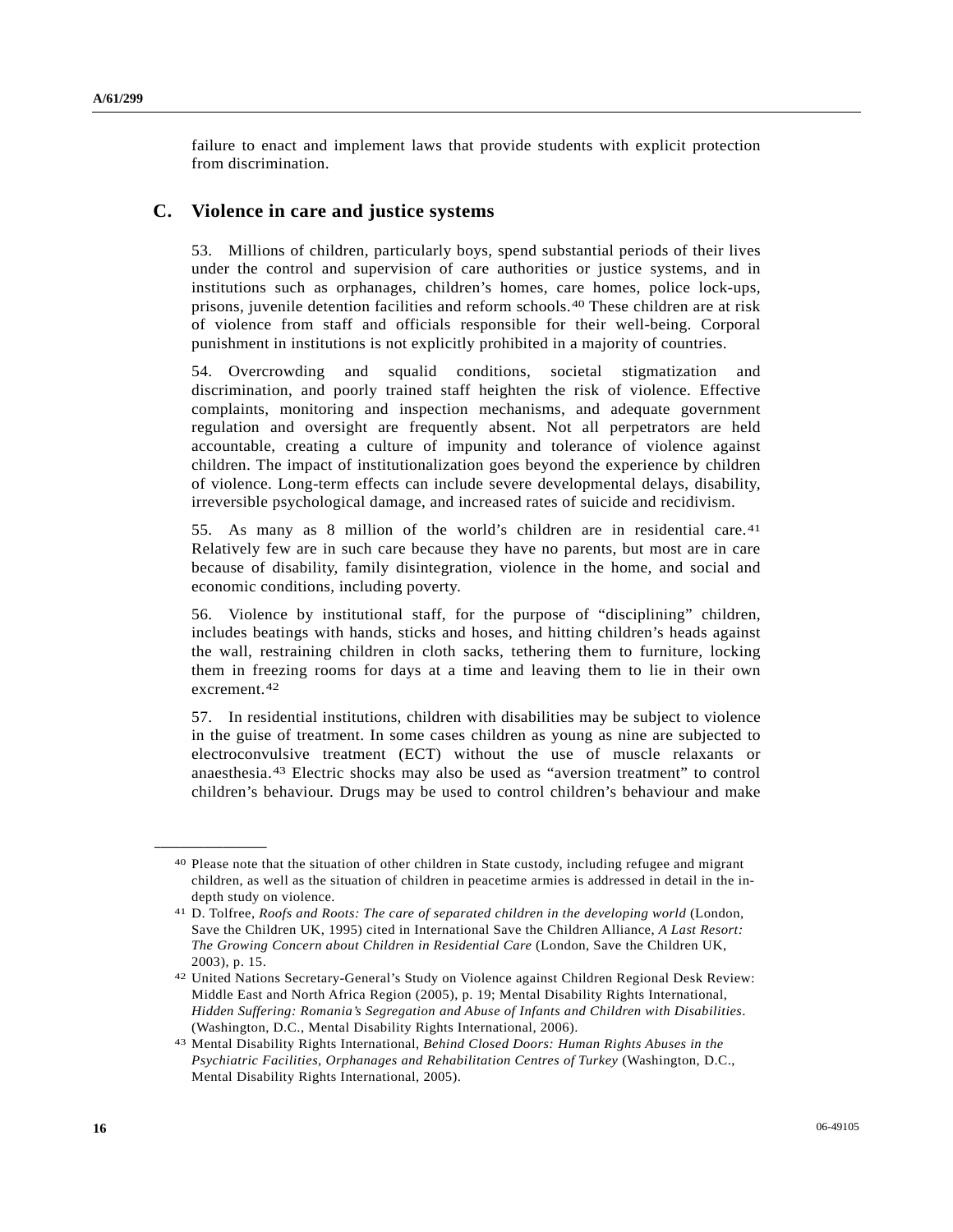them more "compliant", leaving them less able to defend themselves against violence.[4](#page-16-0)4

58. Neglect is also a feature of many residential institutions where conditions are so poor that they put the health and lives of children at risk. In many facilities for children with disabilities, there is no access to education, recreation, rehabilitation or other programmes. Children with disabilities are often left in their beds or cribs for long periods without human contact or stimulation. This can lead to severe physical, mental and psychological damage.

59. Children in residential care are vulnerable to violence from other children, particularly when conditions and staff supervision are poor and older, more aggressive children are not separated from younger or more vulnerable ones. Staff may sometimes sanction or encourage peer abuse among children.

60. Although prohibited by the International Covenant on Civil and Political Rights and the Convention on the Rights of the Child, some countries still impose the death sentence for crimes committed by those under 18. Currently, at least 31 countries permit corporal punishment in sentencing children for crimes,<sup>[4](#page-16-1)5</sup> which in some countries may include caning, flogging, stoning or amputation.

61. Despite the obligation to ensure that the detention of children shall be used only as a measure of last resort and for the shortest appropriate period of time contained in article 37 of the Convention on the Rights of the Child, it was estimated in 1999 that 1 million children are deprived of their liberty.[46](#page-16-2) Most of these are charged with minor or petty crimes, and are first-time offenders. Many are detained because of truancy, vagrancy or homelessness. In some countries, the majority of children in detention have not been convicted of a crime, but are awaiting trial.[47](#page-16-3)

62. Children in detention are frequently subjected to violence by staff, including as a form of control or punishment, often for minor infractions. In at least 77 countries corporal and other violent punishments are accepted as legal disciplinary measures in penal institutions.[4](#page-16-4)8 Children may be beaten, caned, painfully restrained, and subjected to humiliating treatment such as being stripped naked and caned in front of other detainees. Girls in detention facilities are at particular risk of physical and sexual abuse, mainly when supervised by male staff.[4](#page-16-5)9

63. In keeping with the provisions of the Convention on the Rights of the Child, national legislation in most countries requires separate facilities for children in conflict with the law in order to prevent abuse and exploitation by adults. Yet detention with adults is routine in many countries. Children in detention are also at

<span id="page-16-0"></span><sup>44</sup> United Nations Secretary-General's Study on Violence against Children. Summary report, thematic meeting on violence against disabled children, 28 July 2005 (New York, UNICEF, 2005), p. 18.

<span id="page-16-2"></span><span id="page-16-1"></span><sup>45</sup>*Global Summary of the Legal Status of Corporal Punishment of Children*, op. cit. at note 6. 46 G. Cappelaere and A. Grandjean, *Enfants privés de liberté. Droits et réalitiés*. (Liège, Editions

Jeunesse et Droit, 2000).

<span id="page-16-3"></span><sup>47</sup> F. Martin and J. Parry-Williams, *The Right Not to Lose Hope* (London, Save the Children UK, 2005).

<span id="page-16-5"></span><span id="page-16-4"></span><sup>&</sup>lt;sup>48</sup> Global Summary of the Legal Status of Corporal Punishment of Children, op. cit. at note 6.<br><sup>49</sup> Report of the Special Rapporteur on violence against women on the mission to the United States of America on the issue of violence against women in state and federal prisons (E/CN.4/1999/68/Add.2), paras. 55 and 58.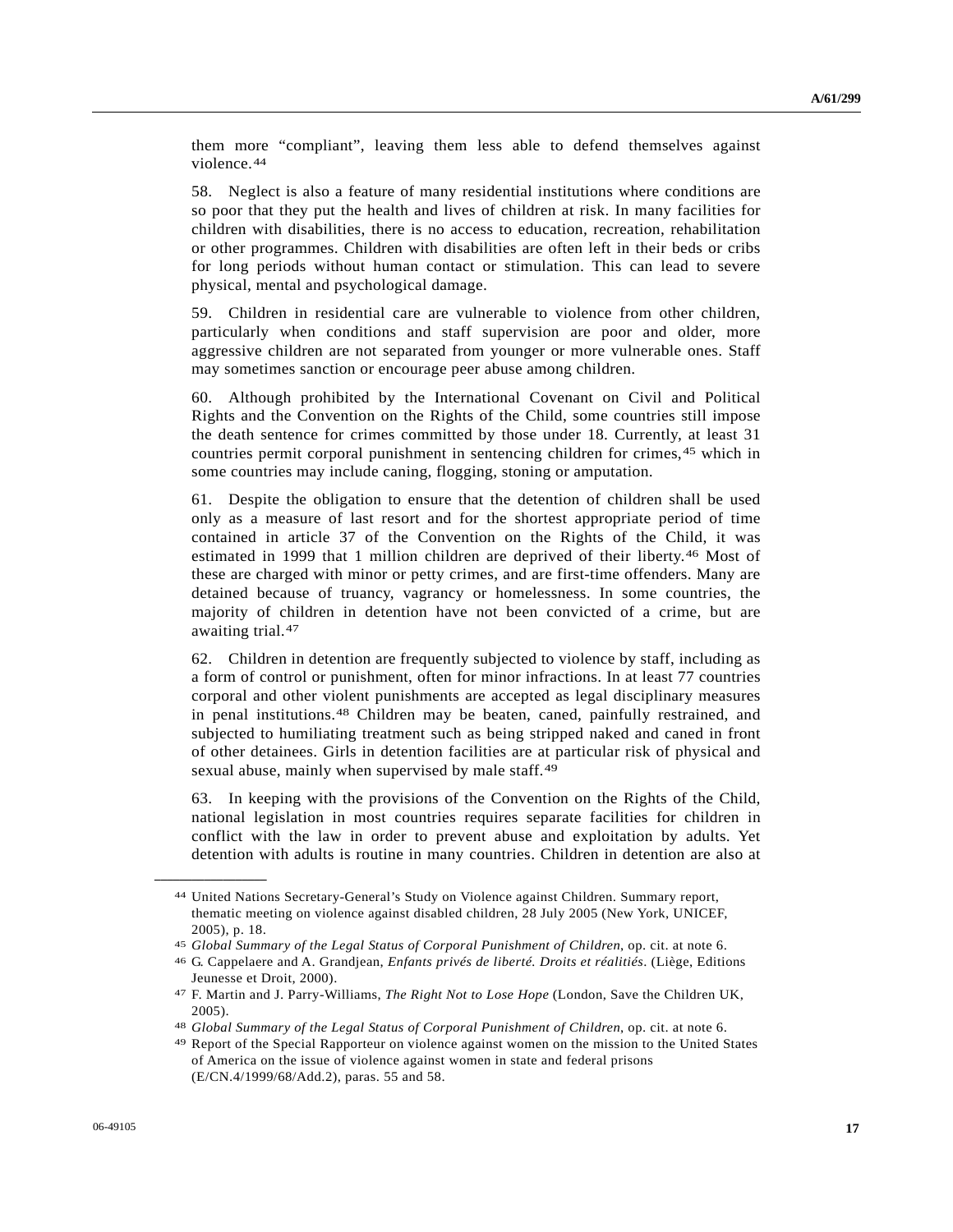heightened risk of self-harm or suicidal behaviour, particularly in cases of prolonged or indefinite detention, isolation, or when detained in adult facilities.

*Sometimes one day in prison felt like a year. But after 10 days you get used to it and you don't cry as much.* 

Boy, Middle East

### **D. Violence in work settings**

<span id="page-17-1"></span><span id="page-17-0"></span>**\_\_\_\_\_\_\_\_\_\_\_\_\_\_\_\_\_\_** 

64. There are little data on violence against child workers, especially those in the informal sector.[5](#page-17-0)0 International standards, such as ILO Convention No. 138 (1973) concerning Minimum Age for Admission to Employment preclude children under the minimum age of employment from being in the workplace. Across all regions, violence — physical, sexual and psychological — affects many millions of children who are working, both legally and illegally. It may be used to coerce children to work, or punish or control them within the workplace. Some categories of illegal work have been identified as the "worst forms of child labour" and therefore constitute violence against children.

65. Information on acts of workplace violence against children suggests that most cases are inflicted by "employers", although perpetrators may also include co-workers, clients, foremen, customers, police, criminal gangs and, in the case of sexual exploitation, pimps.

66. The largest employment category for girls under 16 is domestic work<sup>[5](#page-17-1)1</sup> which often takes the form of unregulated employment and exploitation, and sometimes servitude or slavery.[5](#page-17-2)2 Several countries have designated it a "worst form" of child labour under ILO Convention No. 182 (1999) concerning the Prohibition and Immediate Action for the Elimination of the Worst Forms of Child Labour.[5](#page-17-3)3 Child workers report maltreatment such as physical punishment, humiliation and sexual harassment, and child domestic workers report being consistently humiliated.<sup>[54](#page-17-4)</sup> Most physical and psychological violence against child domestic workers is perpetrated by women (generally employers), but girls are often subject to sexual violence from male members of the family of their employer.[55](#page-17-5)

<sup>50</sup> United Nations Secretary-General's Study on Violence against Children Regional Desk Review: East Asia and the Pacific (2005); ibid.: Middle East and North Africa (2005); ibid.: Latin America (2005).

<sup>51</sup> *Child Labour: Targeting the Intolerable*. Report submitted to the 86th Session of the International Labour Conference (Geneva, International Labour Office, 1998).

<span id="page-17-2"></span><sup>52</sup> *Abuses Against Child Domestic Workers in El Salvador*, Human Rights Watch, vol. 16, No. 1(B) (2004); *Always on Call: Abuse and Exploitation of Child Domestic Workers in Indonesia*, Human Rights Watch, vol. 17, No. 7(C) (2005); Human Rights Watch, *Inside the Home, Outside the Law: Abuse of child domestic workers in Morocco*, Human Rights Watch, vol. 17, No. 12(E) (2005); and T. Blanchet, *Lost Innocence, Stolen Childhood* (Dhaka, University Press Limited, 1998).

<span id="page-17-3"></span><sup>53</sup> *Helping Hands or Shackled Lives? Understanding Child Domestic Labour and Responses To It.* (Geneva, International Labour Organization/International Programme on the Elimination of Child Labour, 2004).

<span id="page-17-4"></span><sup>54</sup> *Child domestic workers: A handbook on good practice in programme interventions* (London, Anti-Slavery International, 2005), pp. 5-6.

<span id="page-17-5"></span><sup>55</sup> J. Blagbrough, "Violence against child domestic workers". Anti-Slavery International paper presented at a Save the Children workshop, Thailand, September 2003.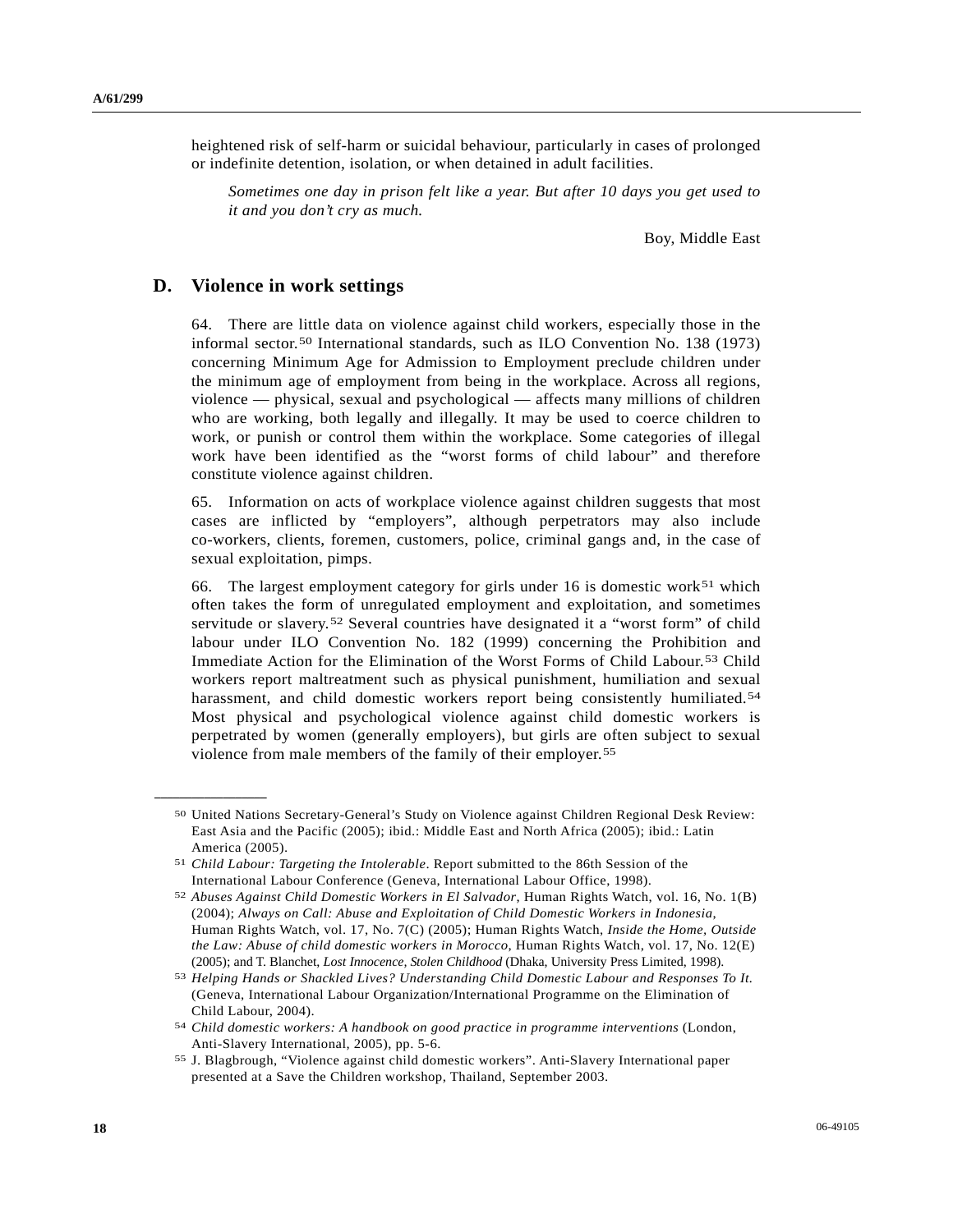67. The exploitation of children under 18 in prostitution, child pornography and similar activities constitutes violence.<sup>[56](#page-18-0)</sup> It is estimated that 1 million children enter these sectors every year.[5](#page-18-1)7 Many are coerced, kidnapped, sold and deceived into these activities, or are victims of trafficking. In addition to the sexual violence which is intrinsic to child prostitution, girls and boys in prostitution and related areas frequently suffer physical and psychological violence, as well as neglect. They are often unable to seek help,[58](#page-18-2) and when they do so may be treated as criminals, deprived of liberty and provided with limited redress.

68. Bonded labour of children is a feature of many parts of the world. Children in forced and bonded labour are rarely able to protect themselves from employers and other workers, and studies and children's testimonies suggest that all forms of violence are endemic in forced and bonded labour. Violence also affects the tens of thousands of children in traditional forms of slavery, which still exist in some parts of the world.

## **E. Violence in the community**

69. The community is a source of protection and solidarity for children, but it can also be a site of violence, including peer violence, violence related to guns and other weapons, gang violence, police violence, physical and sexual violence, abductions and trafficking. Violence may also be associated with the mass media, and new information and communications technology. Older children are at greatest risk of violence in the community, and girls are at increased risk of sexual and genderbased violence.

70. For some children, the journey to and from school may be their first independent exposure to the community; it may also be their first exposure to its risks. Others are exposed to violence when carrying out domestic tasks, such as when fetching water, fuel, food or fodder for animals. These tasks, which may involve walking considerable distances, are usually assigned to girls in rural areas of the developing world.[59](#page-18-3)

71. A sudden, steep increase is noticeable in the rates of violence (both victimization and perpetration), particularly among boys at around age 15, indicating that a number of factors come together at adolescence to make peer violence more common. Available data indicate that in most parts of the world, homicide rates among boys aged 15 to 17 are at least three times greater than among boys aged 10 to 14. This sudden increase in violence among children older than 15 years occurs even in regions with low overall homicide rates and implies that

<span id="page-18-0"></span><sup>56</sup> For a full definition of the commercial sexual exploitation of children, see the Declaration of the World Congress Against the Commercial Sexual Exploitation of Children, Stockholm, June 1996. Available online: http://www.csecworldcongress.org/.

<span id="page-18-1"></span><sup>57</sup> *Profiting from Abuse. Report into children in commercial sexual exploitation* (New York, UNICEF, 2001), p. 20.

<span id="page-18-2"></span><sup>58</sup> Child Workers in Nepal Concerned Centre, *A Situational Analysis of Child Sex Tourism in Nepal (Kathmandu Valley and Pokhara)* (2003), p. 27; International Save the Children Alliance, *10 Essential Learning Points: Listen and Speak out against Sexual Abuse of Girls and Boys. Global Submission to the U.N. Study on Violence against Children* (Oslo, Save the Children, 2005), p. 58.

<span id="page-18-3"></span><sup>59</sup> *Every Girl Counts. Development, Justice and Gender. Girl Child Report* (Ontario, World Vision Canada, 2001), p. 17; UNICEF Somalia, *From perception to reality: A study on child protection in Somalia* (Nairobi, UNICEF, 2003).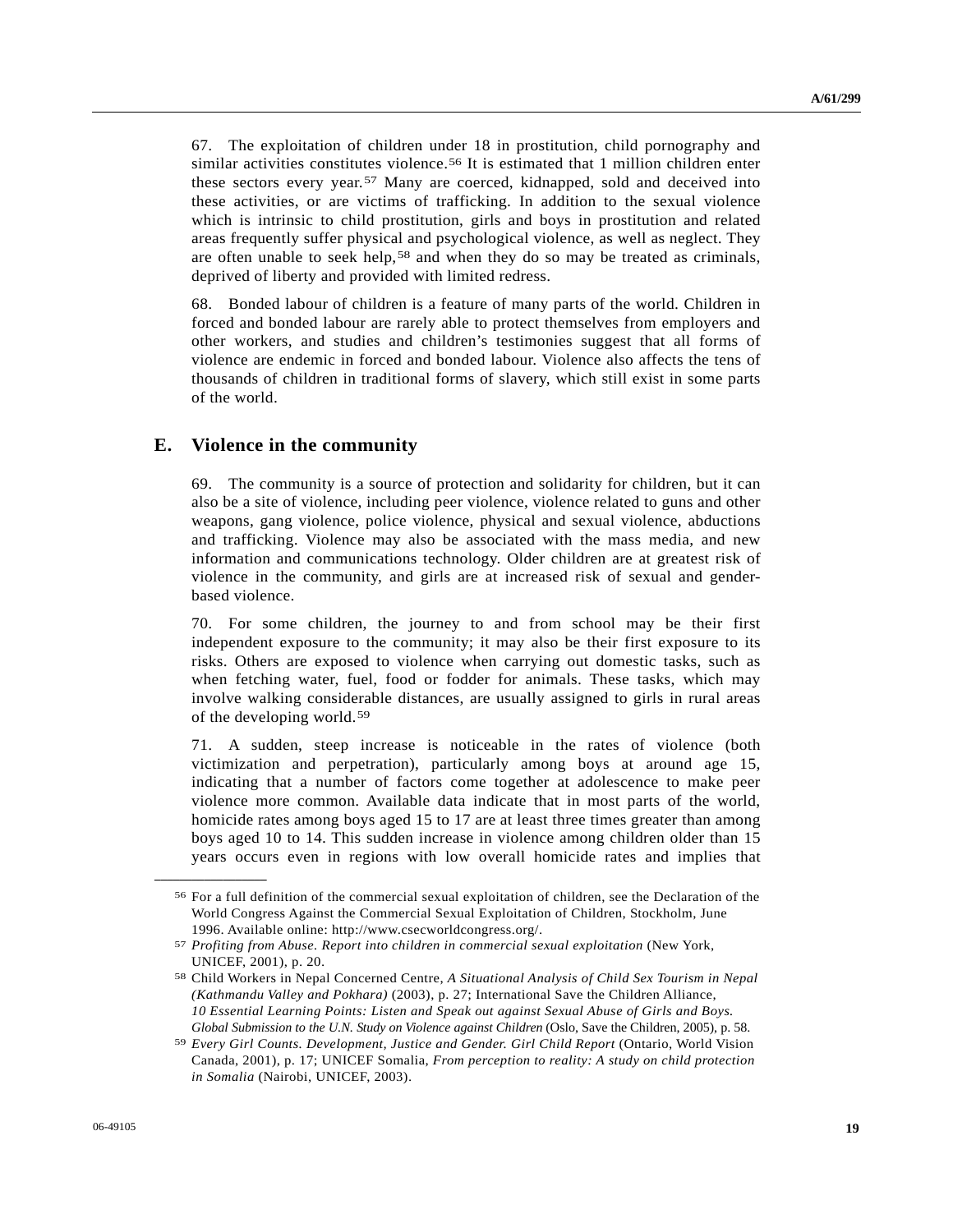measures to curtail violent behaviour are critical before, and in, the early and mid-teens.<sup>[60](#page-19-0)</sup>

72. Physical violence between peers tends to be more common in urban areas characterized by lack of employment, education and social amenities and low standards of housing, where youthful and rapidly growing populations express frustration, anger and pent-up tension in fights and anti-social behaviour. Much of the violence involves personal disputes between friends and acquaintances, and is strongly associated with the use of drugs and alcohol. Where guns and other weapons are available, fights often lead to severe injuries and death. Gender differences in adolescent homicide rates suggest that male socialization and norms of masculinity contribute to violence. In Brazil the rates among boys are four to six times those among girls.<sup>[6](#page-19-1)1</sup>

73. Police brutality and lack of access to justice often exist in communities deeply affected by violence.[6](#page-19-2)2 In some countries organized crime and gang violence has led Governments to adopt strong repressive measures against those groups. When these measures are not associated with a consistent prevention strategy, a reliable data system and full respect for human rights, risks of violence may heighten. Increased punitive measures, including large-scale detention of supposed gang members, associated with arbitrary, inefficient and violent law enforcement further contributes to the stigmatization of poor youth and the rising violence.

74. Studies of non-fatal physical violence reveal that for every youth homicide there are around 20 to 40 victims of non-fatal youth violence requiring hospital treatment. As with homicide, rates of non-fatal violent victimization are higher among males than females.<sup>[63](#page-19-3)</sup>

75. Children are vulnerable to sexual violence and exploitation from members of the community. Sexual violence is more commonly perpetrated by someone known to the child such as family members or adults in positions of trust (such as sports coaches, clergy, police, teachers and employers), but it is also perpetrated by people whom the child does not know.<sup>[64](#page-19-4)</sup> Recent research shows that violence is frequently a feature of adolescent relationships. Preliminary results from the ongoing Global School-based Health Survey, conducted among students 13 to 15 years old, shows significant levels of physical violence within dating relationships. Asked if they had been hit, slapped or hurt on purpose by a boyfriend or girlfriend in the past 12 months, 15 per cent of girls and 29 per cent of boys in Jordan responded "yes", as did 9 per cent of girls and 16 per cent of boys in Namibia, 6 per cent of girls and 8 per cent of boys in Swaziland, and 18 per cent of girls and 23 per cent of boys in Zambia.<sup>[6](#page-19-5)5</sup>

<span id="page-19-1"></span><span id="page-19-0"></span><sup>60</sup>*Global Estimates of Health Consequences due to Violence against Children*, op. cit. at note 8. 61 *Impacto da violência na saúde dos brasileiros* (Brasília, Ministério da Saúde, 2005); *Saúde* 

*Brasil 2004: una análise da situacão de saúde* (Brasília, Ministério da Saúde, 2004); *Firearmrelated violence in Brazil* (São Paulo, Núcleo de Estudos da Violência, Universidade de São Paulo, 2004).

<span id="page-19-3"></span><span id="page-19-2"></span><sup>62</sup>*Easy Targets: Violence against children worldwide* (New York, Human Rights Watch, 2001). 63 Krug , op. cit. at note 1, p. 27.

<span id="page-19-5"></span><span id="page-19-4"></span><sup>&</sup>lt;sup>64</sup> *10 Essential Learning Points*, op. cit. at note 58, p. 22.<br><sup>65</sup> Analysis provided to the Study by the Global School-based Health Survey: The World Health Organization, op. cit. at note 9.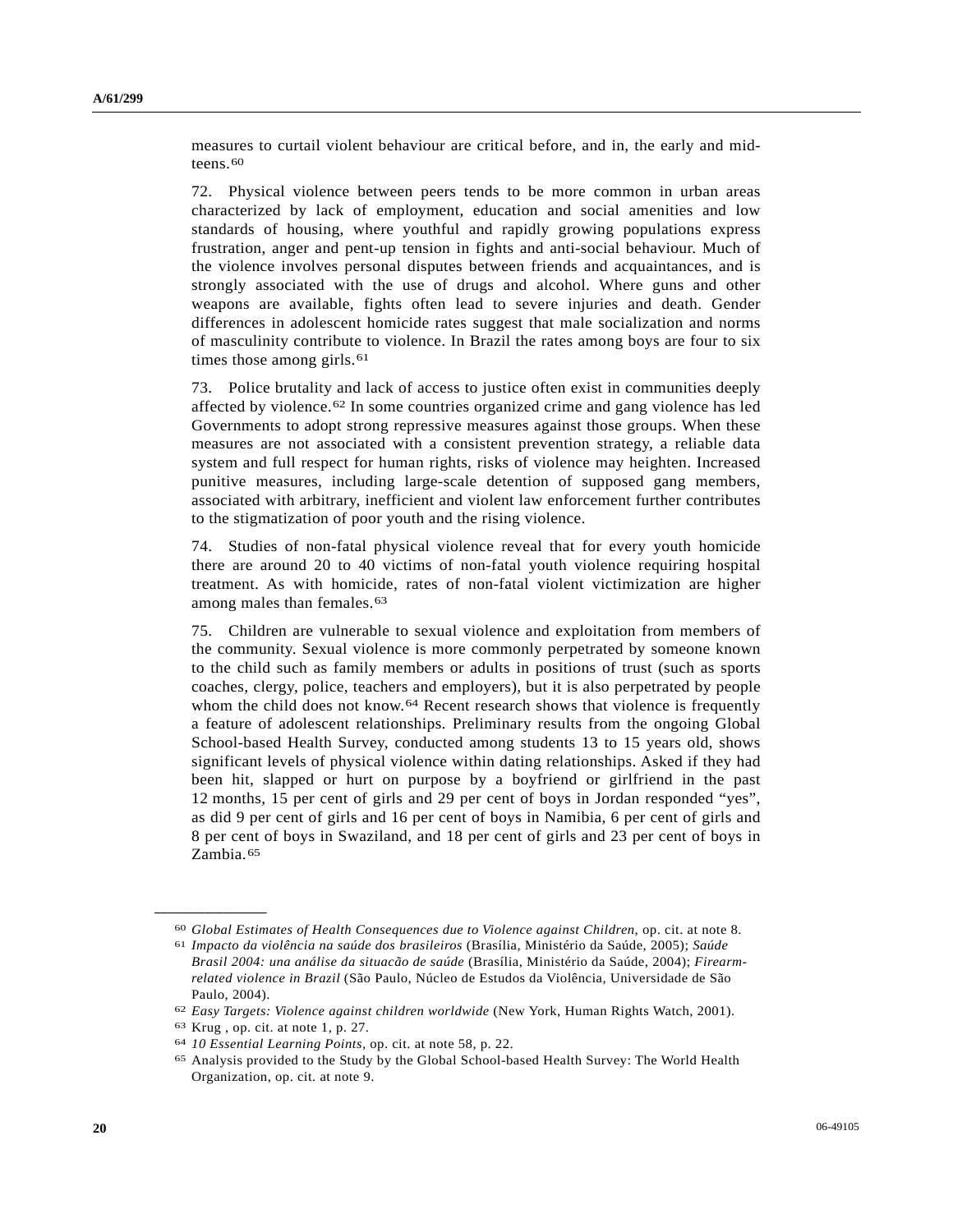76. Community violence affects marginalized groups of children. Violence by police against street children — from verbal harassment and beatings to rape and other sexual violence, torture and "disappearance" — is a common theme in the study reviews and consultations. Children from all regions report cruel and gratuitous violence by police for petty offences.[6](#page-20-0)6

77. Accessible and affordable tourism has brought with it sex tourism, which often involves the victimization of children. The Internet and other developments of communication technologies also appear to be associated with an increased risk of sexual exploitation of children, as well as other forms of violence.

78. Refugee and other displaced children experience significant violence. Research on refugees in Africa cites the lack of safety in public spaces as a risk for sexual and gender-based violence, most of it against girls.[6](#page-20-1)7 Many camps lack secure buildings, regular law enforcement, sanctuary for survivors of attack, and means of reporting and redress.[6](#page-20-2)8 In the cases of forced displacement, women and girls in particular can be exposed to protection problems related to their sex, gender issues, including their cultural and socio-economic position, and their legal status, which means that they may be less likely than men and boys to be able to exercise their rights.

79. Trafficking in human beings, including children, within countries and across international borders is a major international concern. The phenomenon is complex, arising from the interaction of poverty, labour migration, conflict, or political unrest resulting in population displacement.[69](#page-20-3) Trafficking can involve multiple forms of violence: abduction or deception by recruiters in their transactions with children, their parents or other carers, sexual violence which affects trafficking victims as they are transferred to their destination,  $70$  and being held captive, frequently accompanied by violence while waiting for "job" placement. Most victims are trafficked into violent situations: prostitution, forced marriage, and domestic or agricultural work in conditions of slavery, servitude or debt bondage.

80. The mass media sometimes portray as normal or glorify violence, including violence against children, in print and visual media including television programmes, films and video games.[7](#page-20-5)1 The Internet has also stimulated the

<span id="page-20-0"></span><sup>66</sup> M. Wernham, *An Outside Chance: Street Children and Juvenile Justice — An International Perspective* (London, Consortium for Street Children, 2004).

<span id="page-20-1"></span><sup>67</sup> *Darfur: women raped even after seeking refuge; donors must increase support to victims of sexual violence.* Human Rights Watch, press release, 11 April 2005; *Lives blown apart: Crimes against women in times of conflict* (London, Amnesty International, 2004); A. C. Okot, I. Amony and G. Otim, *Suffering in Silence: A Study of Sexual and Gender Based Violence* (SGBV) in Pabbo Camp, Gulu District, Northern Uganda (New York, UNICEF, 2005); J. Gardner and J. El Bushra, *Somalia, The Untold Story: The War through the eyes of Somali Women* (London, CIIR and Pluto Press, 2004).

<span id="page-20-2"></span><sup>68</sup> USAID, *Draft — Linking Gender-based Violence Research to Practice in East, Central and Southern Africa: A Review of Risk Factors and Promising Interventions.* The Policy Project, 2006.

<span id="page-20-3"></span><sup>69</sup> *Trafficking in human beings, especially women and children, in Africa* (2nd edition) (Florence, UNICEF Innocenti Insight, 2004).

<span id="page-20-4"></span><sup>70</sup> *Trafficking for sexual exploitation and other exploitative practices. Innocenti Insight* (Florence, UNICEF Innocenti Research Centre, 2005).

<span id="page-20-5"></span><sup>71</sup> United Nations Secretary-General's Study on Violence against Children Regional Desk Review: North America (2005).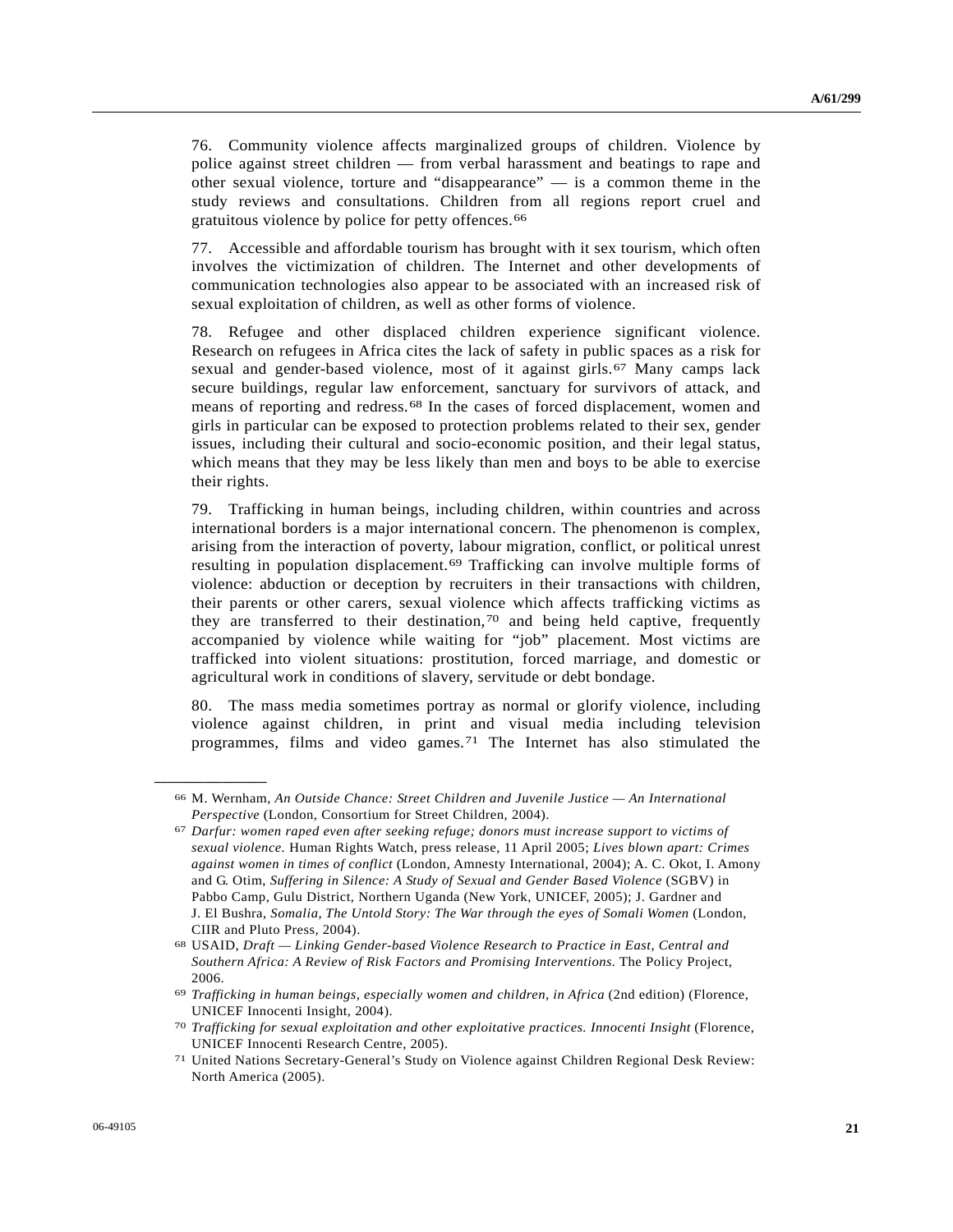production, distribution and use of materials depicting sexual violence against children. The Internet has been used for online solicitation or "grooming" (securing children's trust in order to draw them into a situation where they may be harmed). It also exposes children to violent or pornographic materials, as well as harassment and intimidation, including bullying, by adults and other children.[7](#page-21-0)2 Surveys in Canada and the United Kingdom suggest that large numbers of schoolchildren have been harassed, bullied or victimized through e-mail or mobile phones, or have had someone publish misleading information about them online.[73](#page-21-1) Children's access to and use of the Internet is more difficult to control than their use of print media, television and films.

# **IV. Progress achieved**

81. The analysis of government responses to my study questionnaire and the concluding observations of the Committee on the Rights of the Child indicate that numerous initiatives have been developed by Governments and others to prevent and respond to the various forms of violence against children that I refer to above.

82. The accumulated experience and knowledge of States and international organizations in developing and implementing prevention and response initiatives were also presented at the regional consultations, thereby attesting to every country's capability to respond to this grave challenge.

83. One hundred and ninety-two States have ratified the Convention on the Rights of the Child, and there has been broad ratification of the Optional Protocol to the Convention on the Rights of the Child on the sale of children, child prostitution and child pornography, and the Optional Protocol to the Convention on the Rights of the Child on the involvement of children in armed conflict. Since that Convention has come into force, other important instruments have also been adopted and have entered into force with a significant number of ratifications. ILO Convention No. 182 was adopted in 1999 and the Protocol to Prevent, Suppress and Punish Trafficking in Persons, Especially Women and Children, supplementing the United Nations Convention against Transnational Organized Crime in 2000.

84. Many initiatives have been implemented and concrete action taken on the basis of these legal instruments. For example, ILO Convention No. 182 has led to new or amended labour laws and national plans of action providing new tools for the elimination of the worst forms of child labour. Progress has also been made in prohibiting and addressing trafficking in children by anti-trafficking laws and strengthened bilateral and multilateral cooperation with countries of origin and transit.

85. Responses to my questionnaire suggest that action to address violence against children has been predominantly legislative. States have enacted legislation addressing issues relating to violence against children and some have harmonized their domestic legislation with the Convention, its Optional Protocols and other treaties. However, legal reforms have often focused on narrow, albeit important,

<span id="page-21-0"></span><sup>72</sup> ECPAT, *Violence against Children in Cyberspace*. Resource report for the United Nations Secretary-General's Study on Violence against Children (2005).

<span id="page-21-1"></span><sup>73</sup> T. Beran and Li Q, "Cyber-Harassment: A Study of a New Method for an Old Behavior". *Journal of Educational Computing Research*, vol. 32, No. 3 (2005), pp. 265-277.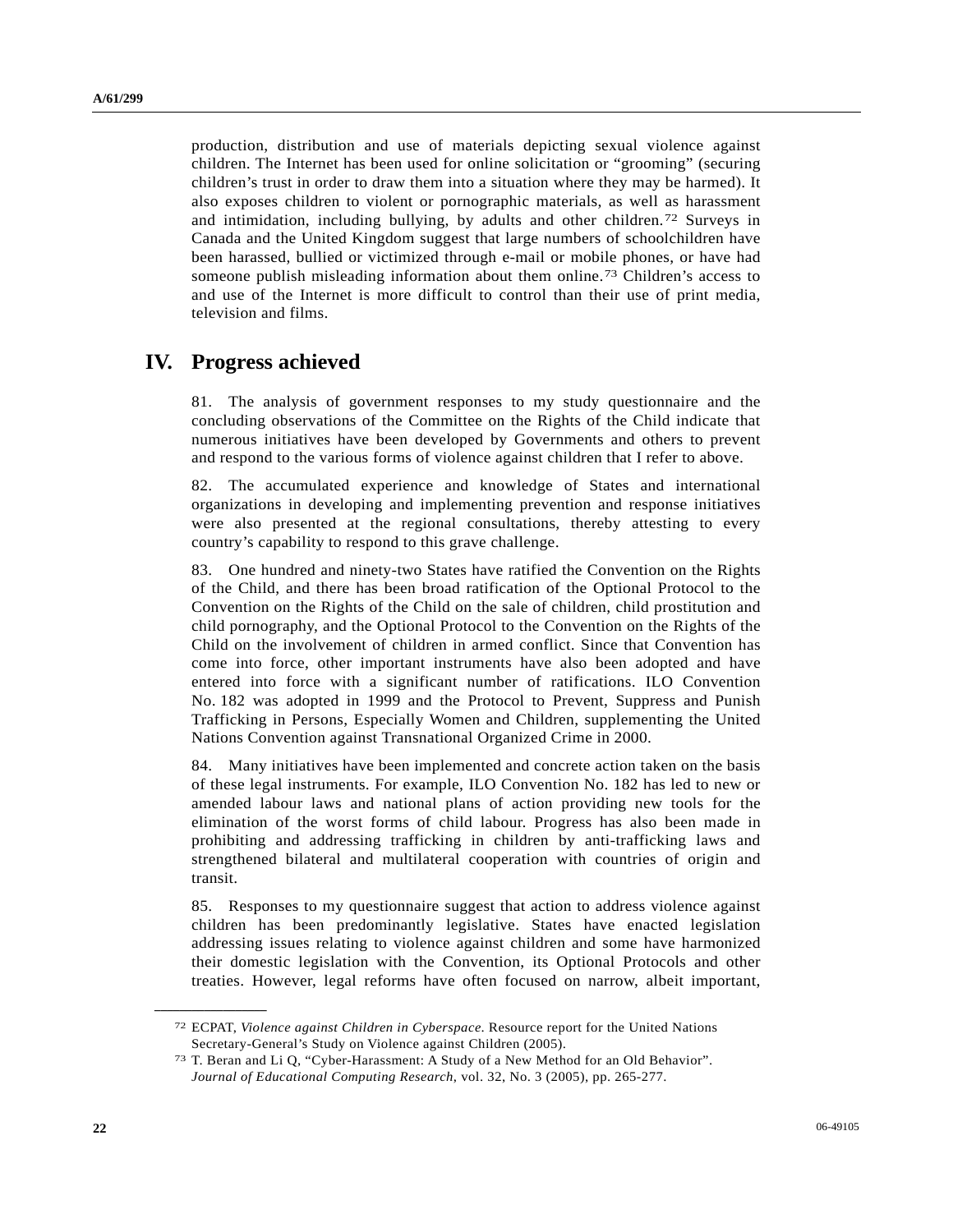issues rather than taking a comprehensive approach to violence against children. Few States have carried out a thorough review of the legal framework so that it can address violence against children more effectively, and implementation of laws, including legal reforms, remains a challenge.

86. In many States, legislation addressing violence against children concentrates on sexual or physical violence and does not take account of psychological violence. Protection and penalties are focused on, while recovery, reintegration and redress receive much less attention. Prevention is also perceived by some States to be addressed simply through the protection and penalty aspects of legislation.

87. Responses to my questionnaire also highlight the formulation of national action plans, programmes and policies relating to violence against children. These often focus on sexual exploitation and trafficking of children. Several States have created structures, including juvenile or family courts, to address child protection and other child-related concerns. Many States also reported that advocacy, awareness-raising and training initiatives on child rights and child protection issues have been carried out, with many commenting on the positive role the media play in awareness-raising, information dissemination and mobilization of society. Several States, however, touched on the harmful role that the media can play due to sensationalism, violation of the privacy of child victims of violence and exposure of children to violence.

88. While acknowledging that law implementation is uneven and that existing initiatives are, in general, insufficient, the Committee on the Rights of the Child and human rights special procedure mandate holders have also recognized the progress achieved in the protection of children from violence in all settings. In its dialogue with States parties from all regions, the Committee has identified, and noted with appreciation, the existence of good practices and positive initiatives, such as efforts to address the practice of female genital mutilation/cutting, child labour including the elimination of its worst forms — and domestic violence against women and children. Programmes have been set up to provide assistance and services to street children, support parents and develop their parental skills, and legislation has been created aimed at prohibiting discrimination against children belonging to marginalized groups, including children with disabilities, children infected or affected by HIV/AIDS, indigenous children and children belonging to national, ethnic, religious and linguistic minorities.

89. Regional human rights protection mechanisms have also been critical in the improvement of legal standards for the protection of children from violence. The Council of Europe's human rights mechanisms, including the European Court of Human Rights and the European Committee of Social Rights, have issued important judgements and decisions on violence against children, including corporal punishment and sexual abuse. Instruments addressing trafficking in children and violence associated with new information technologies have also been developed with the Council of Europe machinery. States Members of the African Union adopted the Protocol to the African Charter on Human and Peoples' Rights relating to the Rights of Women in Africa which provides additional tools for eliminating harmful traditional practices, such as female genital mutilation. At the subregional level, in 2000 the South Asian Association for Regional Cooperation adopted a regional Convention on Preventing and Combating Trafficking in Women and Children for Prostitution.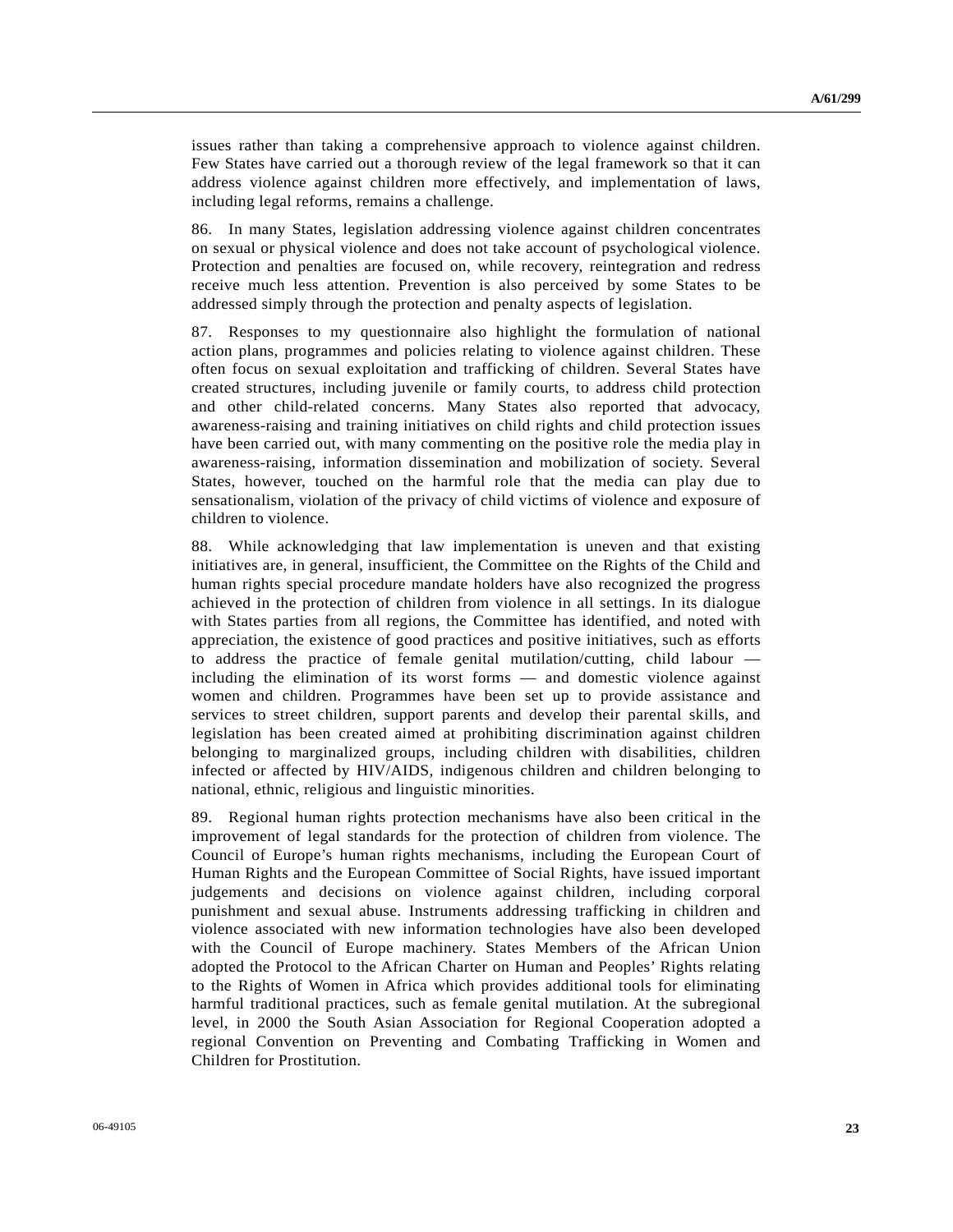# **V. Conclusions**

90. Despite this progress, much remains to be done, and several factors limit the impact of measures that have been introduced or proposed with respect to violence against children. These include lack of knowledge or understanding of violence against children and its root causes, to which the dearth of data and statistics on the issue contribute. Efforts to address violence against children are frequently reactive, focusing on symptoms and consequences and not causes. Strategies tend to be fragmented, rather than integrated, and insufficient resources are allocated to measures to address the problem. In addition, international commitments to protect children from violence are often not translated into action at the national level.

91. Member States have already made commitments to protect children from all forms of violence. However, we must accept — from children's testimony during the Study process, as well as reflected in research, that these commitments are far from being fulfilled. The core message of the Study is that no violence against children is justifiable; all violence against children is preventable. There should be no more excuses. Member States must act now with urgency to fulfil their human rights obligations and other commitments to ensure protection from all forms of violence. While legal obligations lie with States, all sectors of society, all individuals, share the responsibility of condemning and preventing violence against children and responding to child victims. None of us can look children in the eye, if we continue to approve or condone any form of violence against them.

92. At the same time, the consequences of violence against children varies according to its nature and severity, and consequently efforts to prevent and respond to such violence must be multifaceted, reflecting the type of the violence, its setting and perpetrator or perpetrators, always taking into account the best interests of the child.

93. During the development of the Study I have been guided by the following principles, which are reflected in my recommendations:

 (a) No violence against children is justifiable. Children should never receive less protection than adults;

 (b) All violence against children is preventable. States must invest in evidence-based policies and programmes to address factors that give rise to violence against children;

 (c) States have the primary responsibility to uphold children's rights to protection and access to services, and to support families' capacity to provide children with care in a safe environment;

 (d) States have the obligation to ensure accountability in every case of violence;

 (e) The vulnerability of children to violence is linked to their age and evolving capacity. Some children, because of gender, race, ethnic origin, disability or social status, are particularly vulnerable;

 (f) Children have the right to express their views, and to have these views taken into account in the implementation of policies and programmes.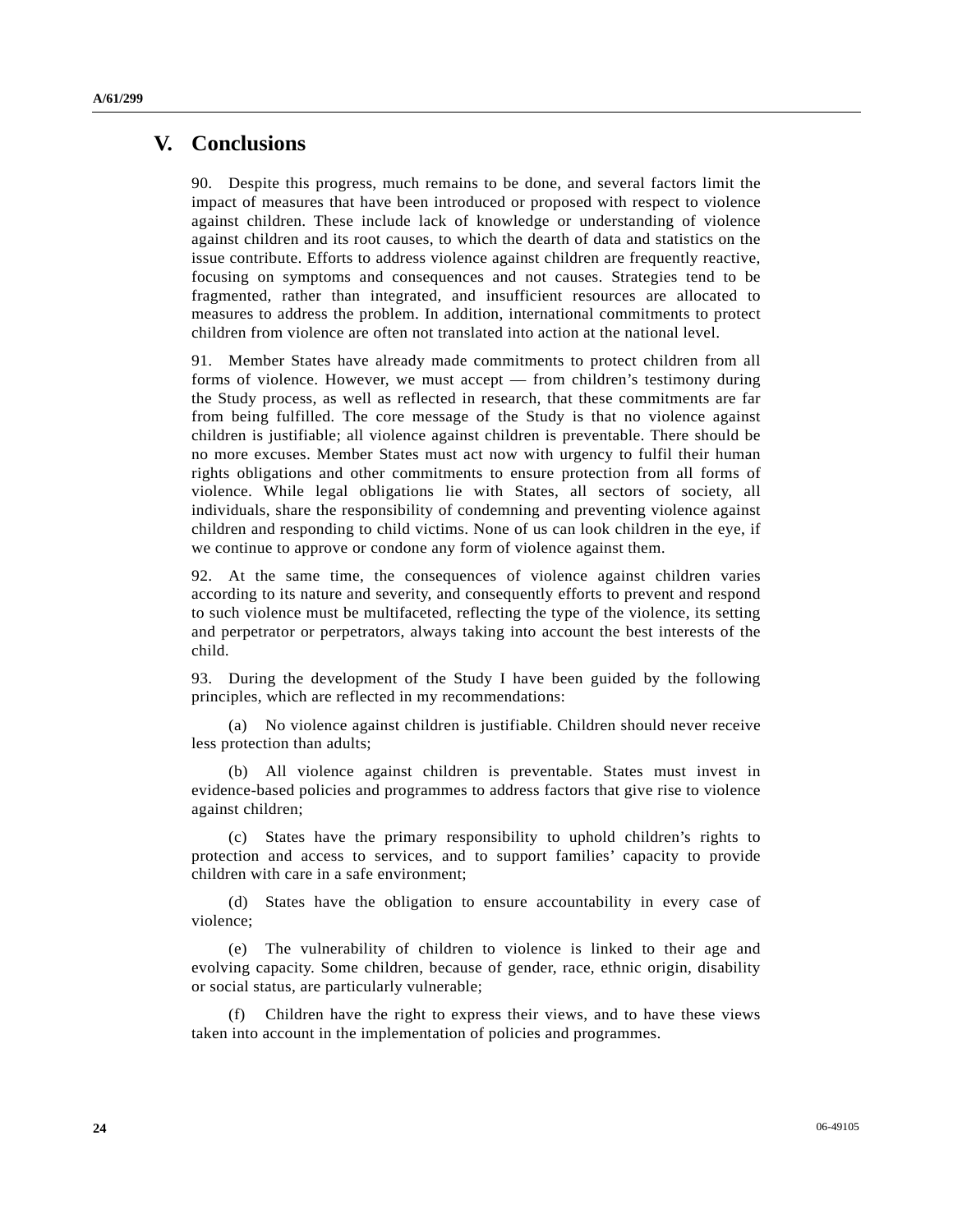# **VI. Recommendations**

94. My recommendations consist of a set of overarching recommendations which apply to all efforts to prevent violence against children and to respond to it if it occurs, and specific recommendations which apply to the home and family, schools and other educational settings, institutions for care or detention, the workplace and the community.

95. They are addressed primarily to States and refer to their legislative, administrative, judicial, policymaking, service delivery and institutional functions. Some recommendations are directed at other sectors of society that are also of critical importance. These include professional bodies, trade unions, research institutions, employers, and non-governmental and community-based organizations. They are also directed at parents and children.

## **A. Overarching recommendations**

#### **1. Strengthen national and local commitment and action**

96. I recommend that all States develop a multifaceted and systematic framework to respond to violence against children which is integrated into national planning processes. A national strategy, policy or plan of action on violence against children with realistic and time-bound targets, coordinated by an agency with the capacity to involve multiple sectors in a broad-based implementation strategy, should be formulated. National laws, policies, plans and programmes should fully comply with international human rights and current scientific knowledge. The implementation of the national strategy, policy or plan should be systematically evaluated according to established targets and timetables, and provided with adequate human and financial resources to support its implementation. However, any strategy, policy, plan or programme to address the issue of violence against children must be compatible with the conditions and resources of the country under consideration.

### **2. Prohibit all violence against children**

97. I urge States to ensure that no person below 18 years of age is subjected to the death penalty or a sentence of life imprisonment without possibility of release. I recommend that States take all necessary measures to immediately suspend the execution of all death penalties imposed on persons for crimes committed before reaching the age of 18 and take the appropriate legal measures to convert them into penalties that are in conformity with international human rights standards. The death penalty as a sentence imposed on persons for crimes committed before reaching the age of 18 should be abolished as a matter of highest priority.

98. I urge States to prohibit all forms of violence against children, in all settings, including all corporal punishment, harmful traditional practices, such as early and forced marriages, female genital mutilation and so-called honour crimes, sexual violence, and torture and other cruel, inhuman or degrading treatment or punishment, as required by international treaties, including the Convention against Torture and Other Cruel, Inhuman or Degrading Treatment or Punishment and the Convention on the Rights of the Child. I draw attention to general comment No. 8 (2006) of the Committee on the Rights of the Child on the right of the child to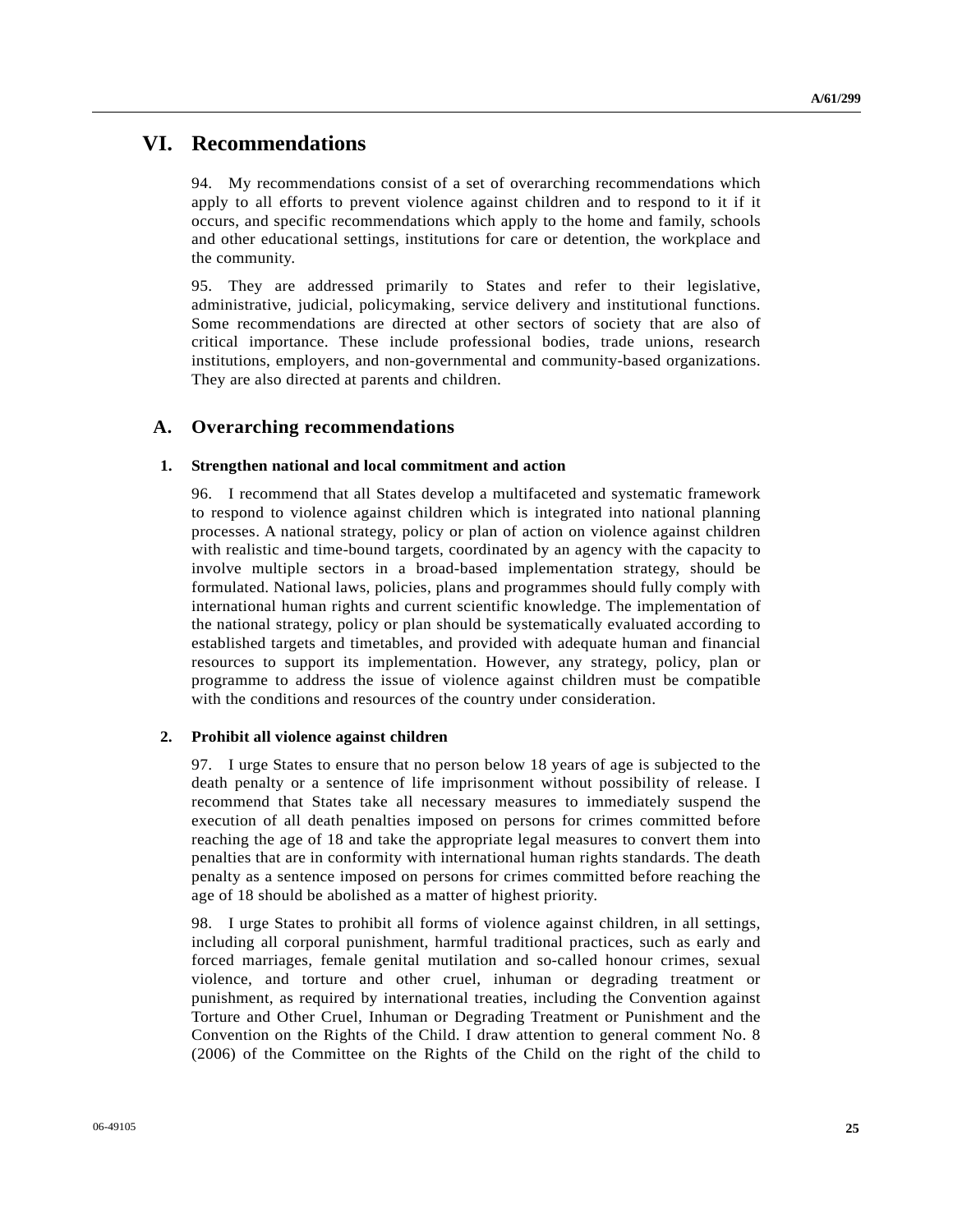protection from corporal punishment and other cruel or degrading forms of punishment (articles 19, 28, para. 2, and 37, inter alia) (CRC/C/GC/8).

#### **3. Prioritize prevention**

99. I recommend that States prioritize preventing violence against children by addressing its underlying causes. Just as resources devoted to intervening after violence has occurred are essential, States should allocate adequate resources to address risk factors and prevent violence before it occurs. Policies and programmes should address immediate risk factors, such as a lack of parent-child attachment, family breakdown, abuse of alcohol or drugs, and access to firearms. In line with the Millennium Development Goals, attention should be focused on economic and social policies that address poverty, gender and other forms of inequality, income gaps, unemployment, urban overcrowding, and other factors which undermine society.

#### **4. Promote non-violent values and awareness-raising**

100. I recommend that States and civil society should strive to transform attitudes that condone or normalize violence against children, including stereotypical gender roles and discrimination, acceptance of corporal punishment and harmful traditional practices. States should ensure that children's rights are disseminated and understood, including by children. Public information campaigns should be used to sensitize the public about the harmful effects that violence has on children. States should encourage the media to promote non-violent values and implement guidelines to ensure full respect for the rights of the child in all media coverage.

#### **5. Enhance the capacity of all who work with and for children**

101. I recommend that the capacity of all those who work with and for children to contribute to eliminate all violence against them must be developed. Initial and inservice training which imparts knowledge and respect for children's rights should be provided. States should invest in systematic education and training programmes both for professionals and non-professionals who work with or for children and families to prevent, detect and respond to violence against children. Codes of conduct and clear standards of practice, incorporating the prohibition and rejection of all forms of violence, should be formulated and implemented.

#### **6. Provide recovery and social reintegration services**

102. I recommend that States should provide accessible, child-sensitive and universal health and social services, including pre-hospital and emergency care, legal assistance to children and, where appropriate, their families when violence is detected or disclosed. Health, criminal justice and social service systems should be designed to meet the special needs of children.

#### **7. Ensure participation of children**

103. I recommend that States actively engage with children and respect their views in all aspects of prevention, response and monitoring of violence against them, taking into account article 12 of the Convention on the Rights of the Child. Children's organizations and child-led initiatives to address violence guided by the best interests of the child should be supported and encouraged.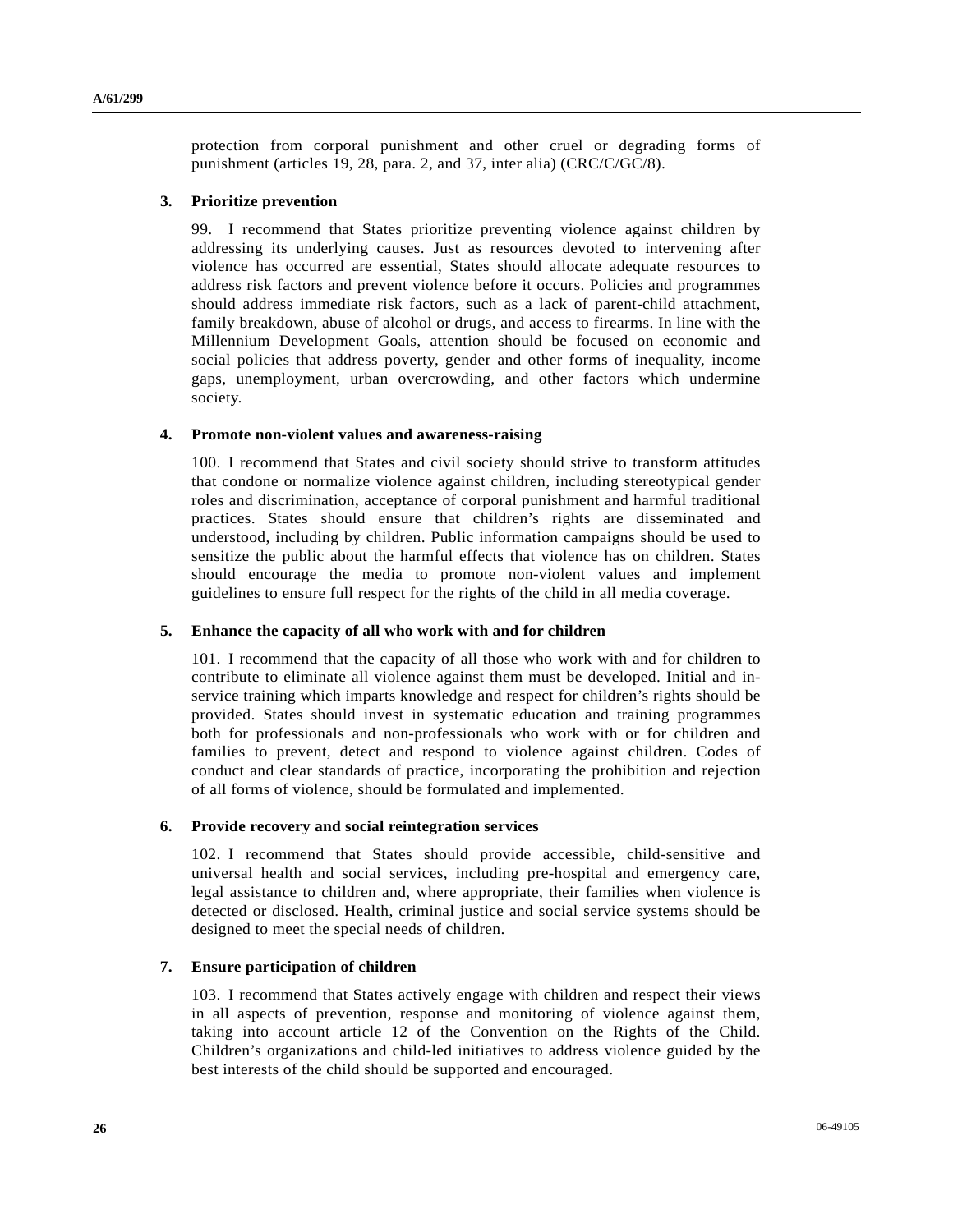#### **8. Create accessible and child-friendly reporting systems and services**

104. I recommend that States should establish safe, well-publicized, confidential and accessible mechanisms for children, their representatives and others to report violence against children. All children, including those in care and justice institutions, should be aware of the existence of mechanisms of complaint. Mechanisms such as telephone helplines, through which children can report abuse, speak to a trained counsellor in confidence and ask for support and advice, should be established and the creation of other ways of reporting violence through new technologies should be considered.

#### **9. Ensure accountability and end impunity**

105. I recommend that States should build community confidence in the justice system by bringing all perpetrators of violence against children to justice and ensure that they are held accountable through appropriate criminal, civil, administrative and professional proceedings and sanctions. Persons convicted of violent offences and sexual abuse of children should be prevented from working with children.

#### **10. Address the gender dimension of violence against children**

106. I recommend that States should ensure that anti-violence policies and programmes are designed and implemented from a gender perspective, taking into account the different risks facing girls and boys in respect of violence; States should promote and protect the human rights of women and girls and address all forms of gender discrimination as part of a comprehensive violence-prevention strategy.

#### **11. Develop and implement systematic national data collection and research**

107. I recommend that States improve data collection and information systems in order to identify vulnerable subgroups, inform policy and programming at all levels, and track progress towards the goal of preventing violence against children. States should use national indicators based on internationally agreed standards, and ensure that data are compiled, analysed and disseminated to monitor progress over time. Where not currently in place, birth, death and marriage data registries with full national coverage should be created and maintained. States should also create and maintain data on children without parental care and children in the criminal justice system. Data should be disaggregated by sex, age, urban/rural, household and family characteristics, education and ethnicity. States should also develop a national research agenda on violence against children across settings where violence occurs, including through interview studies with children and parents, with particular attention to vulnerable groups of girls and boys.

### **12. Strengthen international commitment**

108. I recommend that all States ratify and implement the Convention on the Rights of the Child and its two Optional Protocols on the involvement of children in armed conflict and on the sale of children, child prostitution and child pornography. All reservations that are incompatible with the object and purpose of the Convention and the Optional Protocols should be withdrawn in accordance with the Vienna Declaration and Plan of Action of the World Conference on Human Rights of 1993. States should ratify all relevant international and regional human rights instruments that provide protection for children including the Convention against Torture and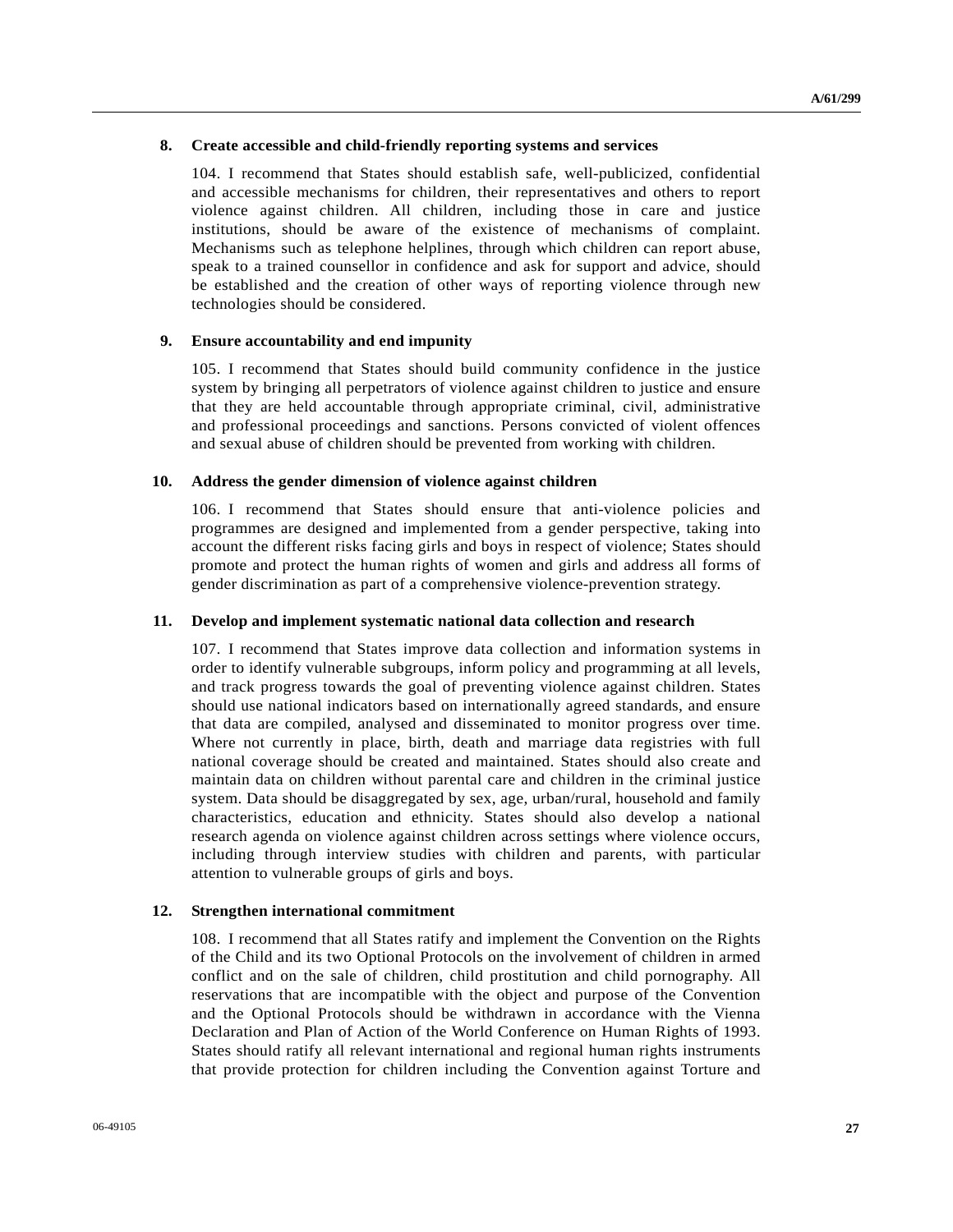Other Cruel, Inhuman or Degrading Treatment or Punishment and its Optional Protocol; the Rome Statute of the International Criminal Court; the Convention on the Elimination of All Forms of Discrimination against Women and its Optional Protocol; ILO Conventions No. 138 on the Minimum Age for Admission to Employment and No. 182 on the Worst Forms of Child Labour; and the United Nations Convention against Transnational Organized Crime and the Protocol to Prevent, Suppress and Punish Trafficking in Persons, Especially Women and Children, supplementing the United Nations Convention against Transnational Organized Crime. States should implement all their international legal obligations and strengthen their cooperation with the treaty bodies.

109. I recommend that States act in conformity with their commitments on the prevention of violence made at the special session of the General Assembly on children and in the context of the WHO Health Assembly resolution<sup>[74](#page-27-0)</sup> on implementing the recommendations of the *World Report on Violence and Health*, and other regional public health resolutions that reinforce this resolution.

### **B. Setting-specific recommendations**

#### **1. In the home and family**

110. Bearing in mind that the family has the primary responsibility for the upbringing and development of the child and that the State should support parents and caregivers, to care for children, I recommend that States:

 (a) Develop or enhance programmes to support parents and other carers in their child-rearing role. Investments in health care, education and social welfare services should include quality early childhood development programmes, home visitation, pre- and post-natal services and income-generation programmes for disadvantaged groups;

 (b) Develop targeted programmes for families facing especially difficult circumstances. These may include families headed by women or children, those belonging to ethnic minorities or other groups facing discrimination, and families caring for children with disabilities;

 (c) Develop gender-sensitive parent education programmes focusing on nonviolent forms of discipline. Such programmes should promote healthy parent-child relationships and orient parents towards constructive and positive forms of discipline and child development approaches, taking into account children's evolving capacities and the importance of respecting their views.

#### **2. In schools and other educational settings**

<span id="page-27-0"></span>**\_\_\_\_\_\_\_\_\_\_\_\_\_\_\_\_\_\_** 

111. Bearing in mind that all children must be able to learn free from violence, that schools should be safe and child friendly and curricula should be rights based, and also that schools provide an environment in which attitudes that condone violence can be changed and non-violent values and behaviour learned, I recommend that States:

<sup>74</sup> Implementing the recommendations of the *World Report on Violence and Health*. Report of the World Health Assembly (WHA56.24), Fifty-sixth World Health Assembly (Geneva, World Health Organization, 2003).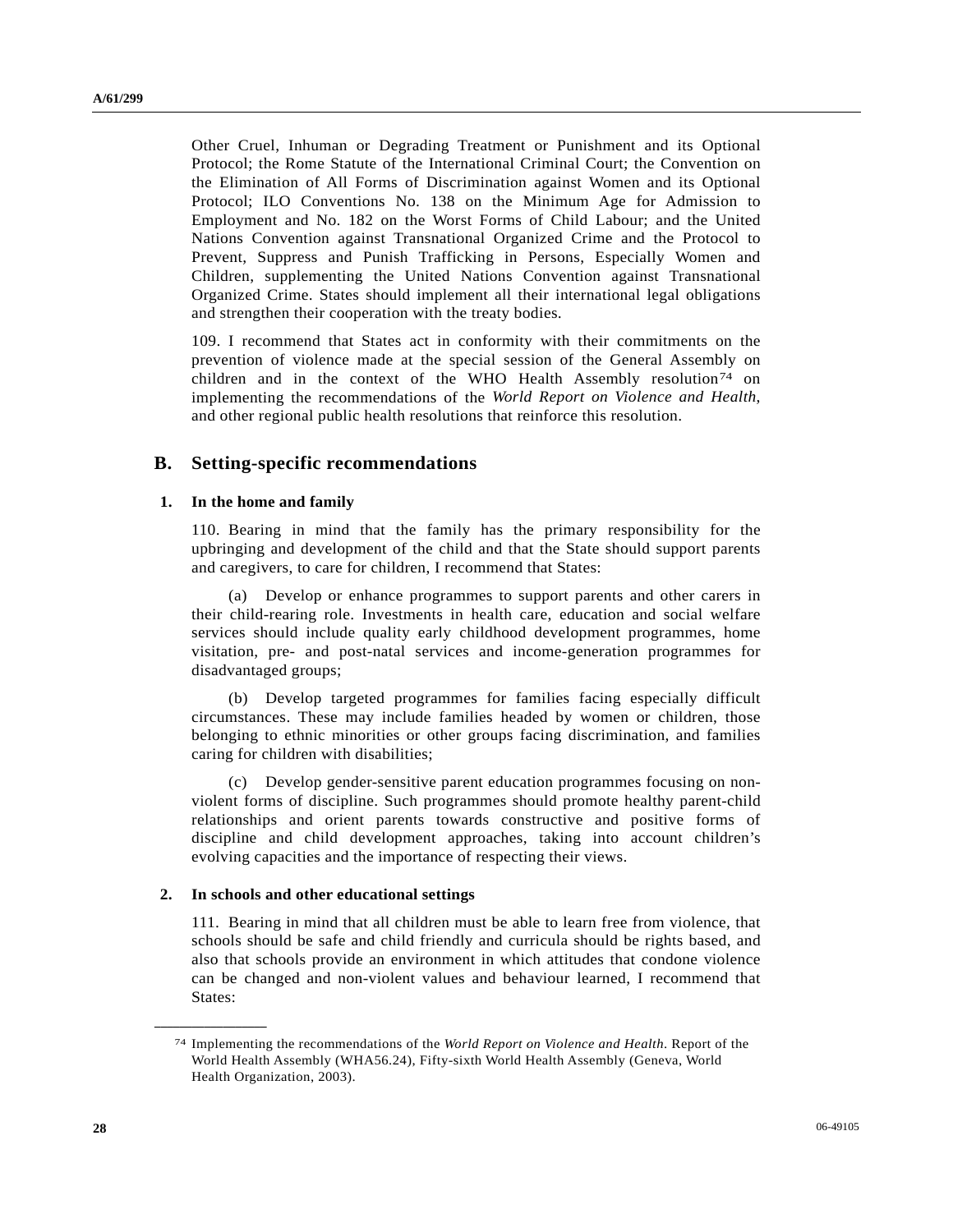(a) Encourage schools to adopt and implement codes of conduct applicable to all staff and students that confront all forms of violence, taking into account gender-based stereotypes and behaviour and other forms of discrimination;

 (b) Ensure that school principals and teachers use non-violent teaching and learning strategies and adopt classroom management and disciplinary measures that are not based on fear, threats, humiliation or physical force;

 (c) Prevent and reduce violence in schools through specific programmes which address the whole school environment including through encouraging the building of skills such as non-violent approaches to conflict resolution, implementing anti-bullying policies and promoting respect for all members of the school community;

 (d) Ensure that curricula, teaching processes and other practices are in full conformity with the provisions and principles of the Convention on the Rights of the Child, free from references actively or passively promoting violence and discrimination in any of its manifestations.

#### **3. In care and justice systems**

112. Bearing in mind that States are responsible for ensuring the safety of children in residential care and juvenile justice detention facilities, I recommend that States:

 (a) Prioritize reducing rates of institutionalization of children by supporting family preservation and community-based alternatives, ensuring that institutionalized care is used only as a last resort. Family-based care options should be favoured in all cases and should be the only option for infants and very young children. States should ensure that, wherever possible, children in residential care may be reintegrated with their family under appropriate conditions. Acknowledging the special vulnerability of indigenous children and children belonging to minorities, States should ensure that these children and their families are provided with culturally based support and care services and that social workers have adequate training to work effectively with them;

 (b) Reduce the numbers of children entering justice systems by decriminalizing "status offences" (offences that are only a crime when committed by children, for example, truancy, running away from home, or being "beyond parental control"), survival behaviours (such as begging, selling sex, scavenging, loitering or vagrancy) and victimization by trafficking or criminal exploitation. States should also establish comprehensive, child-centred, restorative juvenile justice systems that reflect international standards.[7](#page-28-0)5 Detention should be reserved for child offenders who are assessed as posing a real danger to others, and significant resources should be invested in alternative arrangements, as well as community-based rehabilitation and reintegration programmes;

<span id="page-28-0"></span><sup>75</sup> See for example, articles 37, 39 and 40 of the Convention on the Rights of the Child, the United Nations Standard Minimum Rules for the Administration of Juvenile Justice (the Beijing Rules), the United Nations Guidelines for the Prevention of Juvenile Delinquency (the Riyadh Guidelines), the United Nations Rules for the Protection of Juveniles Deprived of their Liberty and the Guidelines for Action on Children in the Criminal Justice System.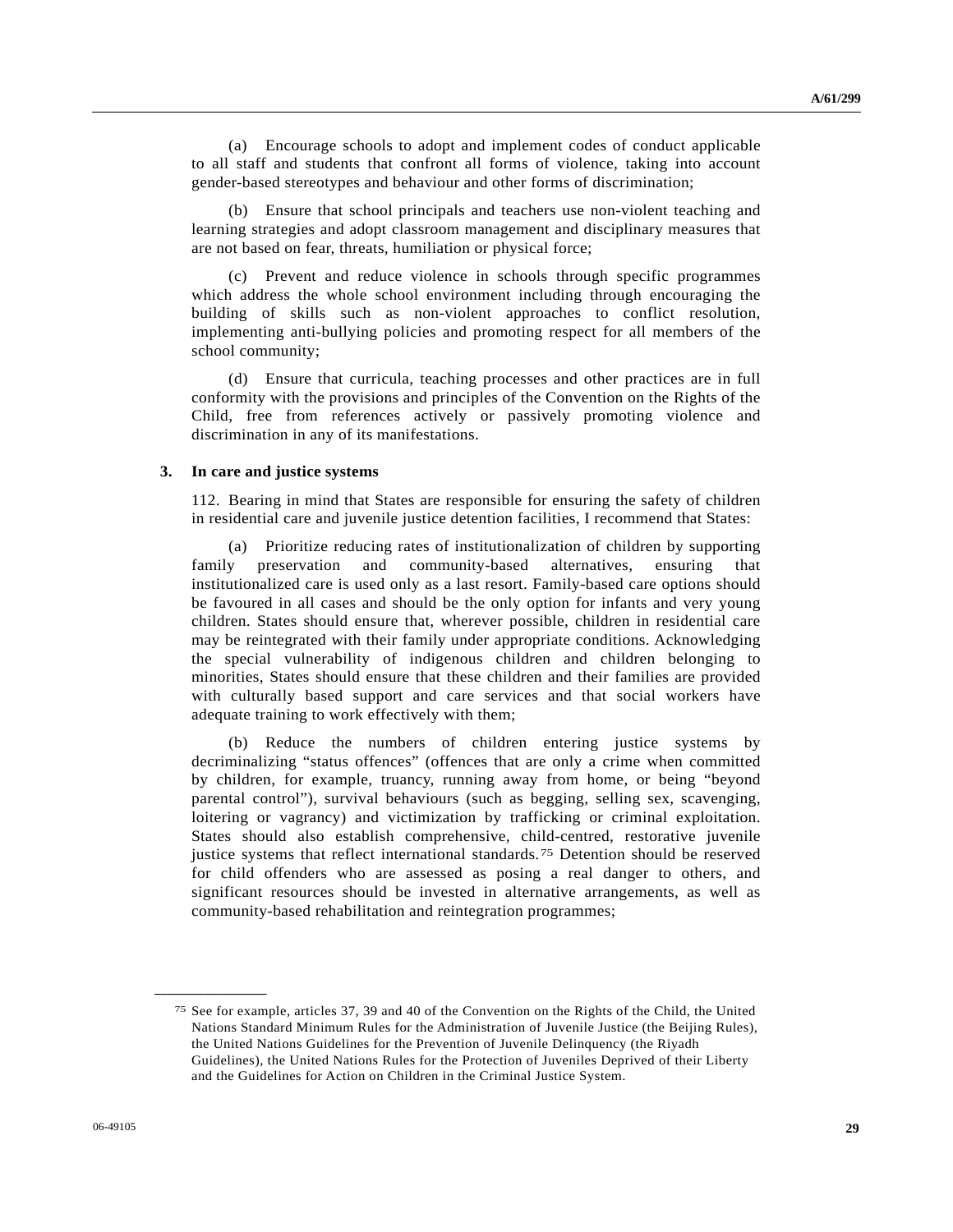(c) Regularly reassess placements by reviewing the reasons for a child's placement in care or detention facilities, with a view to transferring the child to family or community-based care;

 (d) Establish effective and independent complaints, investigation and enforcement mechanisms to deal with cases of violence in care and justice systems;

 (e) Ensure that children in institutions are aware of their rights and can access the mechanisms in place to protect those rights;

 (f) Ensure effective monitoring and regular access to care and justice institutions by independent bodies empowered to conduct unannounced visits, conduct interviews with children and staff in private, and investigate allegations of violence;

 (g) Ratify the Optional Protocol to the Convention against Torture, which provides for a system of independent preventive visits to places of detention.

#### **4. In the workplace**

113. Bearing in mind that under-age children should not be in the workplace, and the importance of protecting all children in the workplace from all forms of violence, as provided by ILO Conventions Nos. 138 and 182, the Convention on the Rights of the Child and other international instruments. I recommend that States:

 (a) Implement domestic labour laws, mainstream the elimination of child labour into national development policies and give priority to eliminating the "worst forms" of child labour, which are inherently violent. Particular attention should be paid to economic exploitation of children in the informal sector, for example, agriculture, fishing and domestic service, where the phenomenon is more prevalent. In addition, States should ensure that child workers participate in discussions about the solutions to this problem;

 (b) Where children are working legally (i.e. in conformity with international conventions), create and implement regulatory regimes and inspection processes that explicitly include violence prevention programmes, reporting systems and complaints procedures;

 (c) Where children are working illegally, ensure the availability of recovery and integration programmes that focus on assisting under-age children and those in "worst forms" of labour to leave work, receive education and training, and improve their life chances without further victimization;

 (d) Enlist the support of the private sector, trade unions and civil society to form partnerships that stimulate corporate social responsibility measures, and encourage the private sector, trade unions and civil society to adopt ethical guidelines in support of prevention programming in the workplace.

#### **5. In the community**

114. Bearing in mind that measures to prevent and respond to violence against children in communities should address social and economic risk factors and the physical environment of the community, I recommend that States:

 (a) Implement prevention strategies to reduce immediate risk factors in the community. Risk factors will differ from place to place, but generally include easy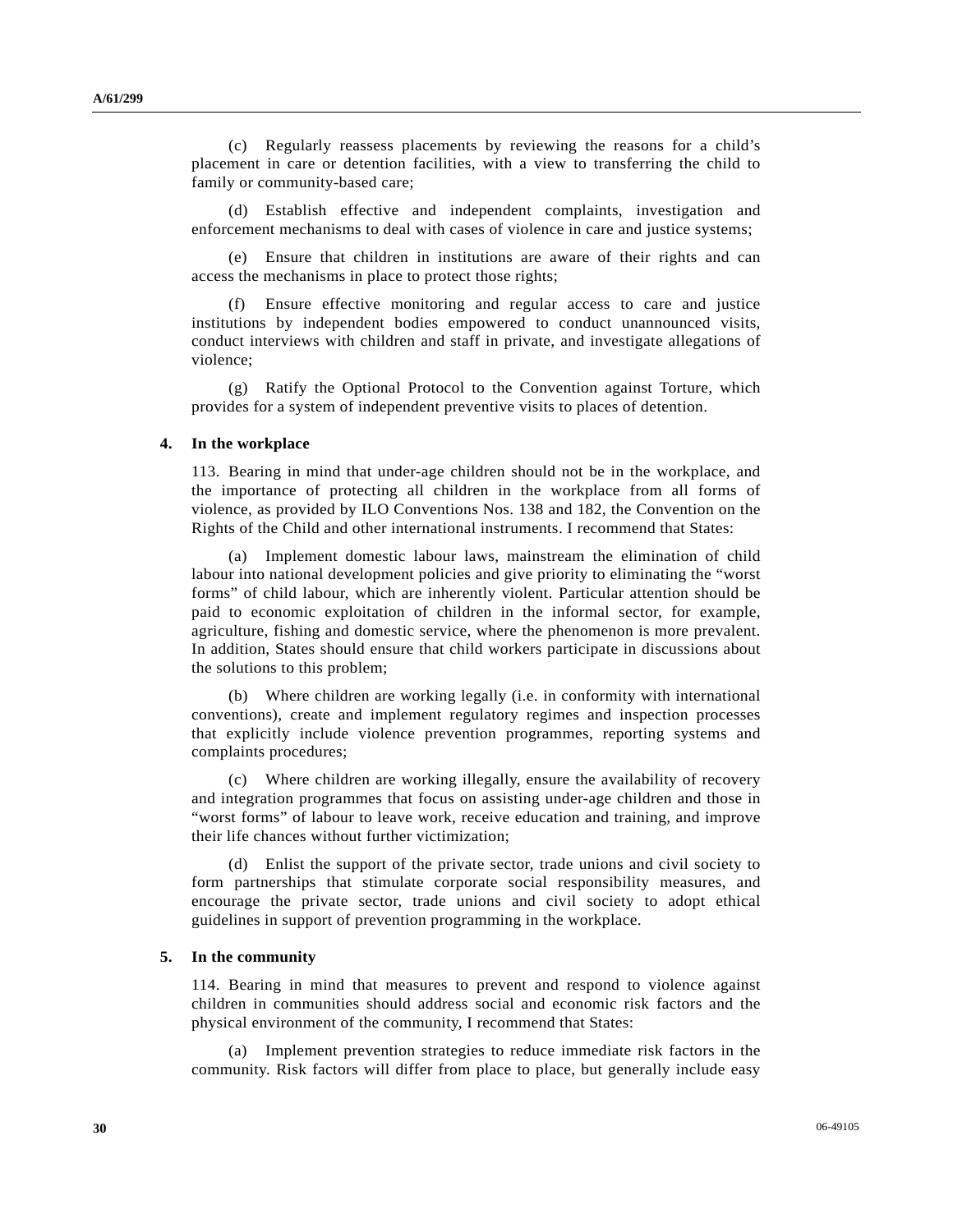access to alcohol and drugs, possession and carrying of guns and other weapons, and the use of children in illegal activities;

 (b) Reduce social and economic inequalities. Governments should analyse the impact of public policies on the vulnerability of communities and their children to violence, and commit substantial investment to the implementation of social, housing, employment, and quality education policies and programmes. Priority should be given to approaches that focus on poverty and improving linkages, participation and social networks within and between different community groups, thereby fulfilling economic, social and cultural rights;

 (c) Design and implement child-rights training within police forces that includes information on appropriate ways to deal with all children, particularly those from marginalized groups and those subject to discrimination; educate police about the stages of child development, the process of identity development, the dynamics and nature of violence against children, the difference between regular peer groups and gangs, and the appropriate management of children who are under the influence of alcohol or drugs;

 (d) Provide early access to integrated services, including coordinated referral and follow-up services for victims and perpetrators; improve pre-hospital care and emergency medical services for victims, along with physical and psychological support services; provide programmes to rehabilitate perpetrators, while bearing in mind that they should be held fully accountable;

 (e) Promote and support local government and civil society initiatives to prevent violence against children, particularly by providing safe recreational and other opportunities for boys and girls;

Encourage and assist local and municipal governments to reduce risk factors in the physical environment. Well-lit and safe public places available for children, including safe routes for children and adolescents to travel through their communities, should be included in urban planning;

 (g) Develop an appropriate legal framework that is consistent with relevant international instruments and standards and fully implement domestic laws against trafficking in persons; strengthen efforts to protect all children from trafficking and sexual exploitation, including through bilateral, subregional, regional and international cooperation and in this respect harmonize legal definitions, procedures and cooperation at all levels. Strategies should range from primary prevention (i.e. changing the conditions that make children vulnerable to trafficking) to law enforcement targeting traffickers, and should ensure that victims of trafficking and all forms of related exploitation are not criminalized;

 (h) Enhance the prosecution of offences relating to the sale of children, child prostitution and child pornography through the review of domestic laws in order to abolish the requirement of "double criminality".[7](#page-30-0)6 States parties to the Optional Protocol on the sale of children, child prostitution and child pornography should consider amending their legislation using the Optional Protocol as a legal basis for extradition in respect of offences addressed in the Optional Protocol;

<span id="page-30-0"></span><sup>76</sup> An offence should be a crime in both the country in which it took place as well as in the country in which the crime is prosecuted.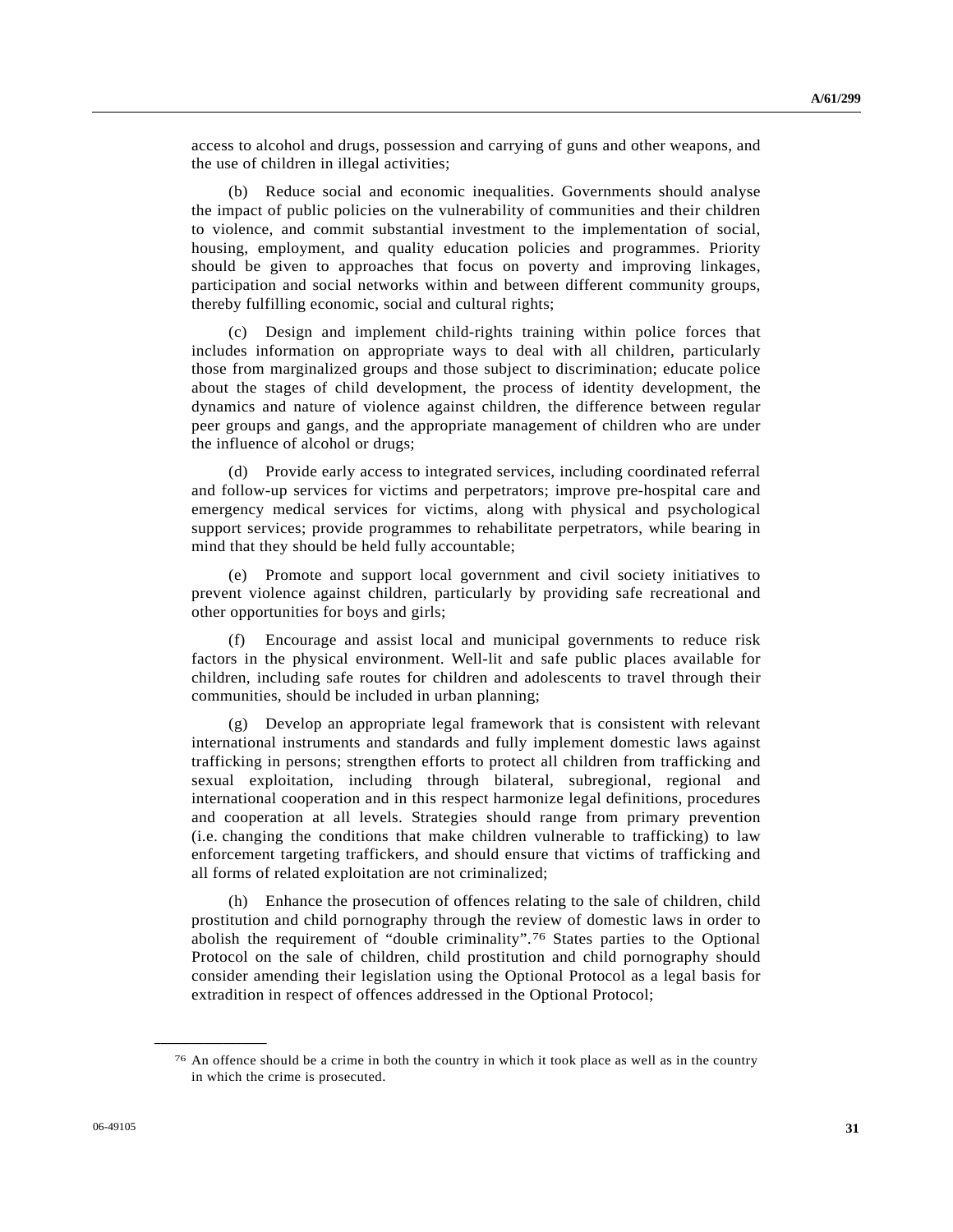(i) Ensure that trafficked children are provided with protection, access to health care, adequate assistance and social reintegration services when they are involved in criminal investigations and the justice process. In this context, I draw the attention of States to the United Nations Guidelines on Justice in Matters involving Child Victims and Witnesses of Crime;<sup>[77](#page-31-0)</sup>

 (j) Strengthen efforts to combat the use of information technologies, including the Internet, mobile phones and electronic games, in the sexual exploitation of children and other forms of violence. Support measures to educate and advise children and their carers about the dangers involved in this context. Criminalize and appropriately penalize those who make, distribute, possess or use child pornography;

 (k) Encourage the information and communication industry to devise global standards for child protection, undertake research on protective hardware and software solutions, and fund worldwide education campaigns on safe use of the new technologies.

## **C. Implementation and follow-up**

*We need your support to stop violence against children, not just in our region, but all over the world. There is a Chinese saying,* "Gu Cheung Lan Ming", *which means "no sound can be made if only one hand claps". We, children, are one hand. Adults are the other hand. The community is one hand. The Government is one hand … We strongly believe that a community with peace, love and unity can be built if we work together for the future!*

Young people, East Asia and the Pacific<sup>[78](#page-31-1)</sup>

115. The primary responsibility for implementing the recommendations rests with the State. However, the participation of other actors at the national, regional and international level is critical to assist the State to carry out its task. These include United Nations entities, civil society organizations including national human rights institutions, professional bodies such as doctors' and nurses' associations, community associations, educators, parents and children.

#### **1. National and regional level**

<span id="page-31-1"></span><span id="page-31-0"></span>**\_\_\_\_\_\_\_\_\_\_\_\_\_\_\_\_\_\_** 

116. Implementation at the national level should be promoted without delay. The integration in national planning processes of measures to prevent and respond to violence against children should take place by 2007 and should include the appointment of a focal point, preferably at ministerial level. Prohibiting violence against children by law and initiating a process to develop reliable national datacollection systems should be achieved by 2009. States should provide information on implementation of these recommendations in their reports to the Committee on the Rights of the Child. A progress report on the implementation of the recommendations should be submitted to the General Assembly at its sixty-fifth session.

<sup>77</sup> Economic and Social Council resolution 2005/20. 78 Under 18-Delegates' Keynote Address, in United Nations Secretary-General's Study on Violence against Children Regional Outcome Report: East Asia and the Pacific (2005).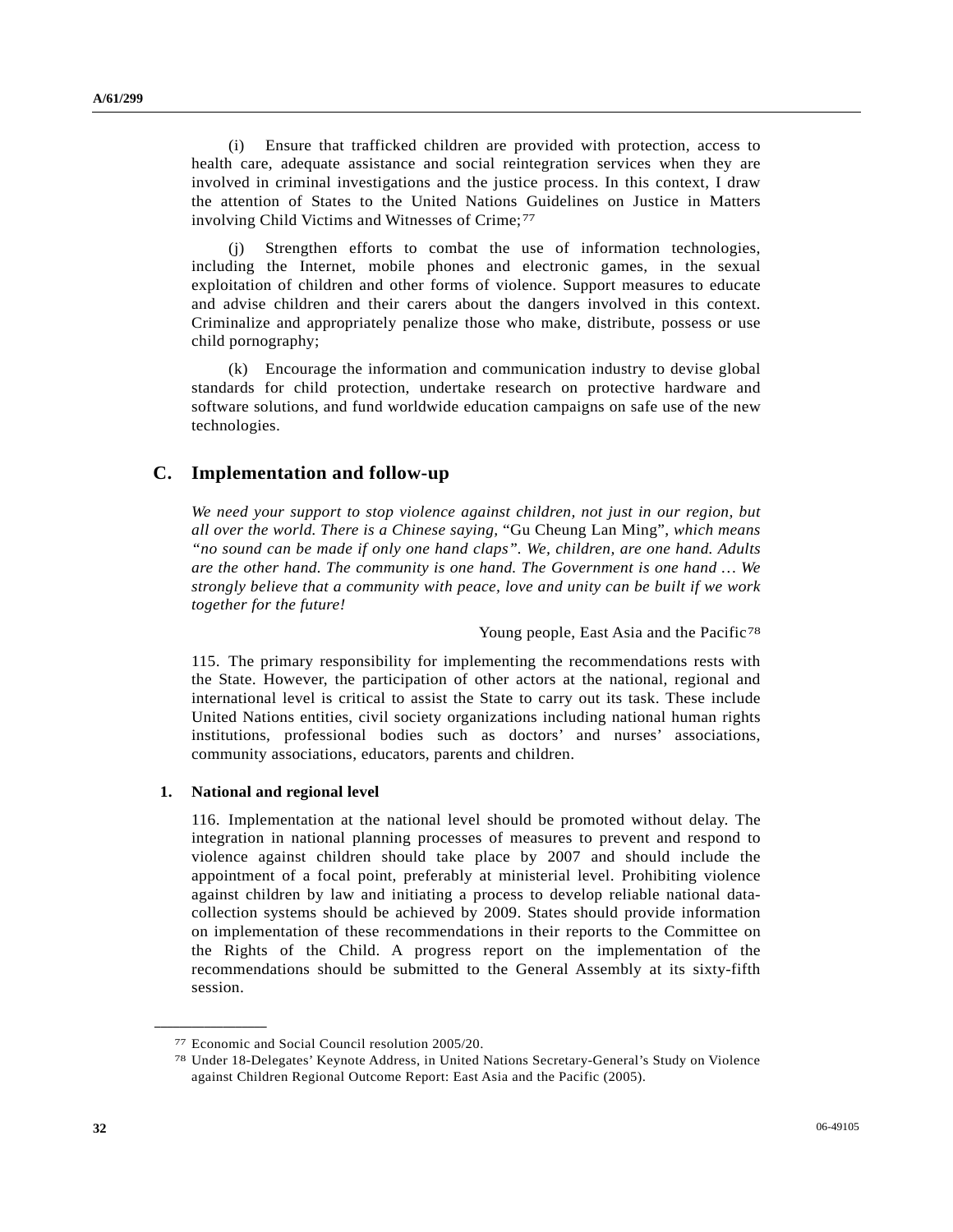117. International organizations should encourage and support Governments in the implementation of these recommendations. I recommend that international financial institutions review their policies and activities to take account of the impact they may have on children. United Nations country teams should include measures to address violence against children within poverty reduction strategies, coordinated country assessments and development assistance frameworks.

118. Governments should consider establishing an ombudsperson or commissioner for children's rights in accordance with the Principles relating to the status of national human right institutions (The Paris Principles).[7](#page-32-0)9 Working closely with other agencies dealing with public health and child protection issues, this institution should have a clear mandate to monitor children' s rights at national, regional and local levels. Where appropriate, they should have the competence to receive and investigate complaints of violations of children's rights from the public, including children.

119. In the light of the contribution of regional organizations in the development of the Study, regional entities should be involved in the implementation of and followup to its recommendations. The further development of regional mechanisms should be encouraged as an important part of the overall framework for follow-up. I encourage regional human rights protection systems also to monitor the implementation.

#### **2. International level**

<span id="page-32-0"></span>**\_\_\_\_\_\_\_\_\_\_\_\_\_\_\_\_\_\_** 

120. In view of the importance of multisectoral coordination in addressing violence against children, I recommend that the General Assembly request the Secretary-General to appoint a special representative on violence against children, to act as a high-profile global advocate to promote prevention and elimination of all violence against children, encourage international and regional cooperation and ensure follow-up to the present recommendations.

121. The special representative should disseminate and promote the recommendations of the Study in different international, regional and national forums. He or she should periodically report to the Human Rights Council and the General Assembly, and should coordinate the preparation of a report on implementation of the recommendations, to be presented to the General Assembly at its sixty-fifth session.

122. The special representative will work closely with , but not duplicate the work of the Committee on the Rights of the Child, the Special Representative of the Secretary-General for Children and Armed Conflict, the Special Rapporteur on the sale of children, child prostitution and child pornography and the Special Rapporteur on violence against women, its causes and consequences and the Special Rapporteur on trafficking in persons, especially women and children. He or she should collaborate with regional human rights protection systems and all other regional and national follow-up initiatives.

<sup>79</sup> Principles relating to the status of national institutions for the promotion and protection of human rights. Available at http://www.unhchr.ch/html/menu6/2/fs19.htm#annex. These recommendations were endorsed by the General Assembly in its resolution 48/134 of 20 December 1993.